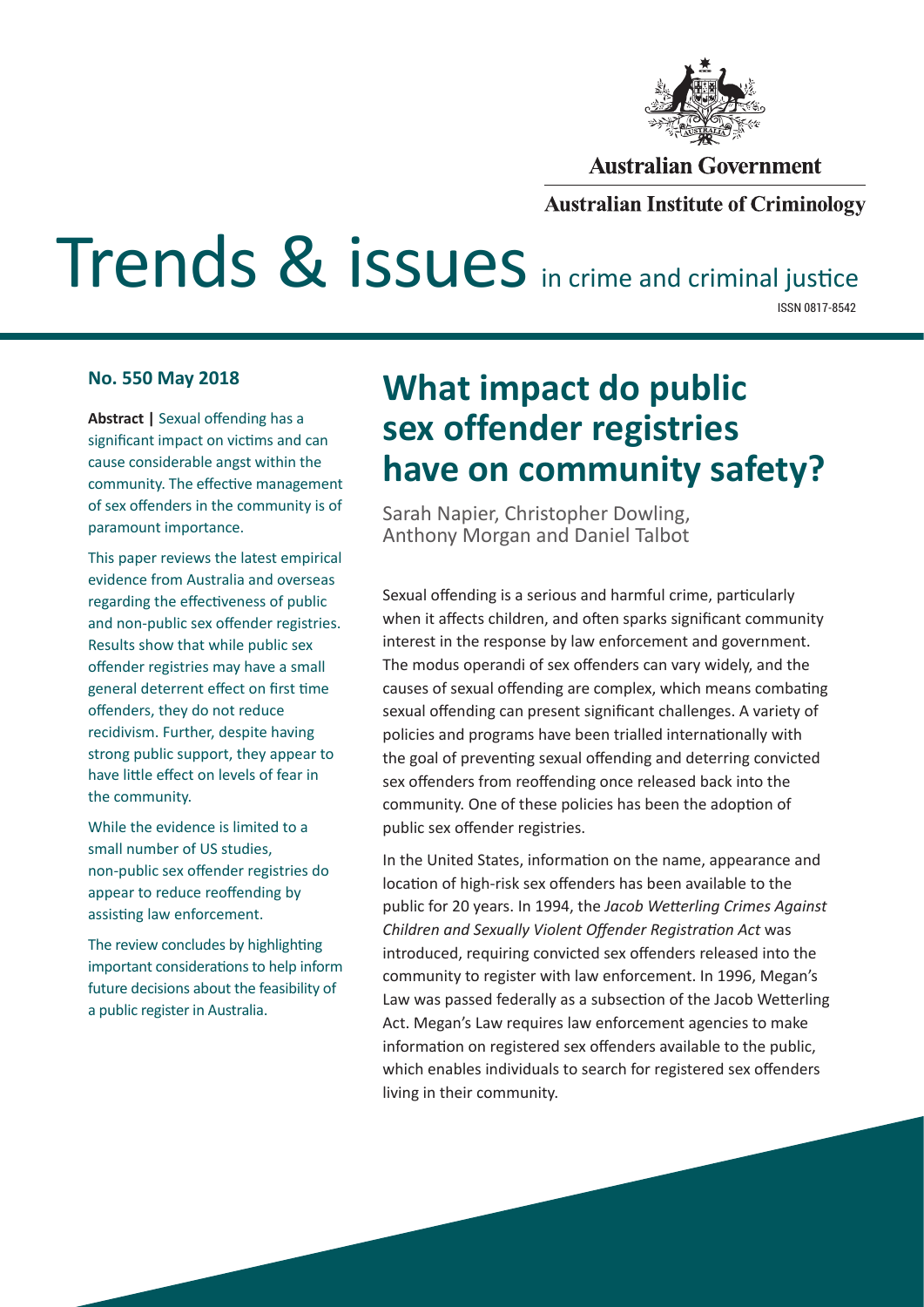Since 2000, when legislation was first introduced in New South Wales (NSW), Australia has operated under a different model. This has involved non-public registration, the primary purpose of which is to support monitoring of convicted sex offenders by law enforcement agencies. More recently, a restricted public sex offender registry was introduced in Western Australia (WA). However, recent calls for a national public sex offender register in Australia (ABC 2014; Skinner 2016) and for a state register in Victoria (Bell 2017) have brought the issue into public debate. Further, the Royal Commission into Institutional Responses to Child Sexual Abuse has brought into focus the lasting and tragic impact that child sexual assault can have on victims, and the importance of criminal justice responses to offending behaviour (Royal Commission into Institutional Responses to Child Sexual Abuse 2016).

The aim of this paper was to review the available empirical evidence to address three key research questions:

- To what extent do public and non-public sex offender registries reduce sexual offending and reoffending?
- To what extent do public sex offender registries influence perceptions of safety among the wider community?
- What additional issues need to be considered when discussing the feasibility of a national public sex offender registry?

## **Background**

There were 21,380 victims of sexual assault recorded by police in Australia in 2015, the highest recorded number in six years (ABS 2016). While there is significant media focus on sexual assault incidents committed by strangers, the vast majority of sexual assaults are perpetrated by someone known to the victim, and a large proportion by a family member. In 2015, around three-quarters of sexual assault victims knew their offender, while for around one-third of sexual assault victims the offender was a family member (ABS 2016).

Contrary to popular belief, recidivism rates among convicted sex offenders are generally low compared with those of other offenders, even accounting for the potential for under-reporting or low detection rates (Lievore 2004; Richards 2011). Lievore (2004) examined 17 studies on sexual offending conducted in five different countries, several of which produced recidivism rates lower than 10 percent. Conversely, relatively few produced recidivism rates higher than 20 percent (Lievore 2004). A meta-analysis of 82 studies by Hanson and Morton-Bourgon (2005) found that, overall, 14 percent of sex offenders had committed a further sexual offence, although certain offenders such as those with antisocial orientation—are more likely to reoffend.

While the risk may be lower than for other crimes, the impact on victims may be much greater, with evidence showing that victims of child sexual abuse can experience serious mental health and adjustment problems, which have long-term effects well into adulthood (Cashmore & Shackel 2013). Further, when a sex offender does reoffend, it can create significant angst and concern within the community. For these reasons, the management of sex offenders in the community has received considerable attention.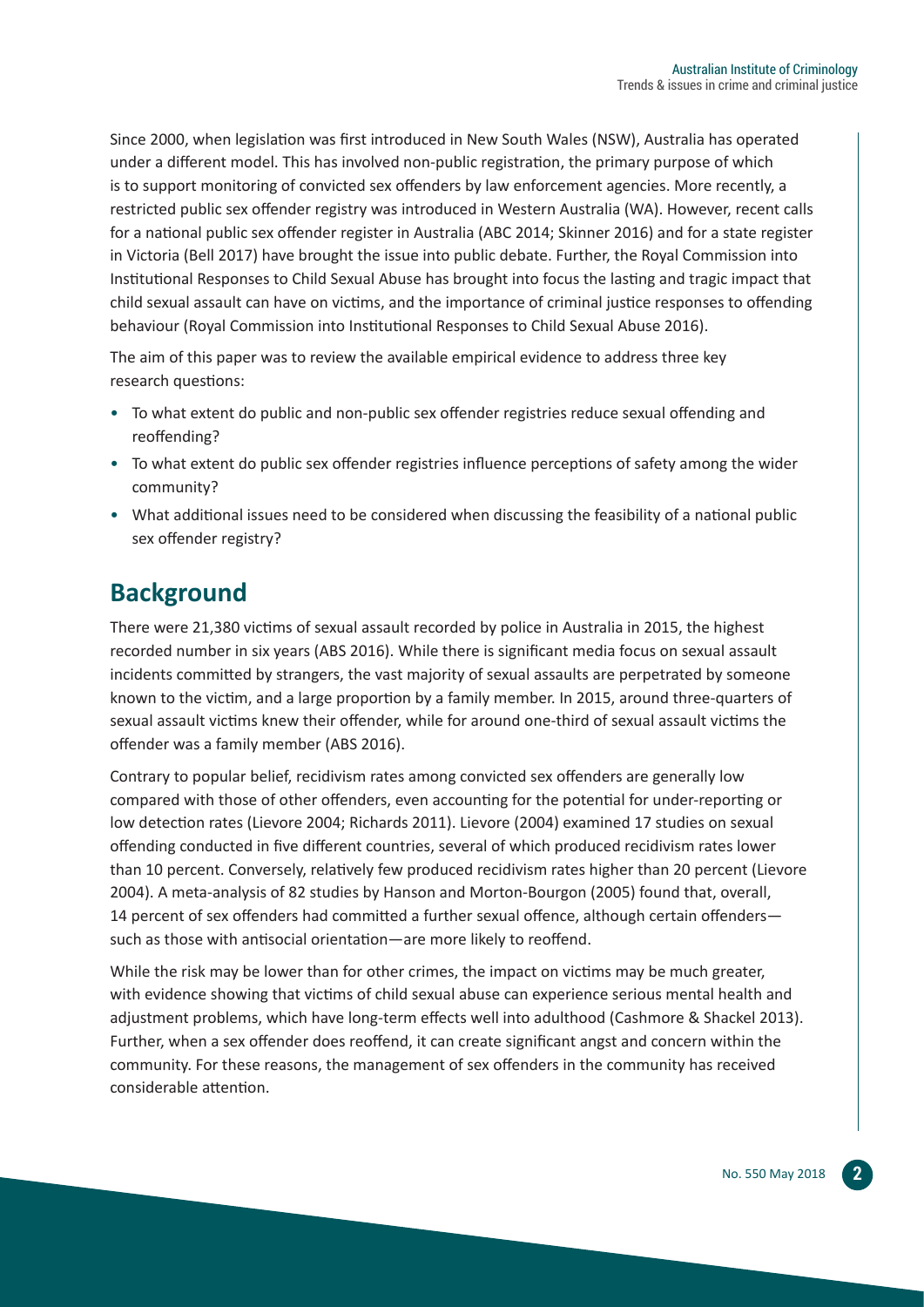#### **Registration in the United Kingdom**

In 1997, the United Kingdom passed the *Sex Offenders Act*, whereby convicted sex offenders were required to keep police notified of their address (Beard & Lipscombe 2016). In 2003 the *Sexual Offences Act (UK)* repealed and replaced the earlier legislation, mandating a more stringent register, although still without provision for public disclosure (Beard & Lipscombe 2016). In 2008 limited disclosure was piloted in four UK police districts, with the scheme being rolled out nationally in 2010. The amendment enabled members of the public to request information from police regarding whether an individual had a record for child sexual abuse (Beard & Lipscombe 2016); this differs from the United States and South Korea, where information is made accessible to the community via the internet (Day, Carson, Boni & Hobbs 2014)

#### **Registration in Australia**

The UK *Sex Offenders Act 1997* formed the basis for Australian registration legislation. New South Wales was the first to implement the *Child Protection (Offenders Registration) Act 2000*, mandating that child sex offenders report to police their whereabouts and personal information (AIFS 2013). The NSW Act served as a model for future legislation (Victorian Law Reform Commission 2014), with all other Australian jurisdictions following suit between 2004 and 2007 (AIFS 2013). Although the legislation differs between states and territories, sex offenders are generally required to report similar types of information to police. This includes addresses and other contact details, and information on motor vehicles, employment, club memberships and any children with whom the offender has contact (AIFS 2013). This information is not made available to the public. The aims of the various acts are also similar—most notably:

- to reduce the likelihood that sex offenders will reoffend; and
- to facilitate the investigation and prosecution of any future offences they may commit (AIFS 2013).

The legislation in each state and territory forms the basis of the Australian Child Protection Offender Reporting scheme. In support of this scheme, the Australian Criminal Intelligence Commission maintains the National Child Offender System, a web-based application that enables police to record, case manage and share information on registered child sex offenders between police agencies (ACIC 2016). Although each jurisdictional registration scheme is based on the same model, differences do exist between the schemes. While some models focus exclusively on sexual offenders against children, others also register those who sexually offend against adults. Differences also exist in the offences included as criteria for mandatory registration, as well as the reporting obligations for offenders (Victorian Law Reform Commission 2014).

Powell et al. (2014a) interviewed police staff responsible for managing non-public sex offender registries in three Australian jurisdictions, identifying two distinct models. The first is a compliance model, whereby police ensure offenders comply with management conditions via face-to-face interviews, which is reportedly the more common approach. The second is a more intensive and proactive model whereby police engage regularly with offenders via face-to-face interviews and monitor their behaviour through observation, including home visits and covert surveillance. This involves an individualised case management plan designed to reduce the risk of reoffending, and requires significantly more policing resources and expertise.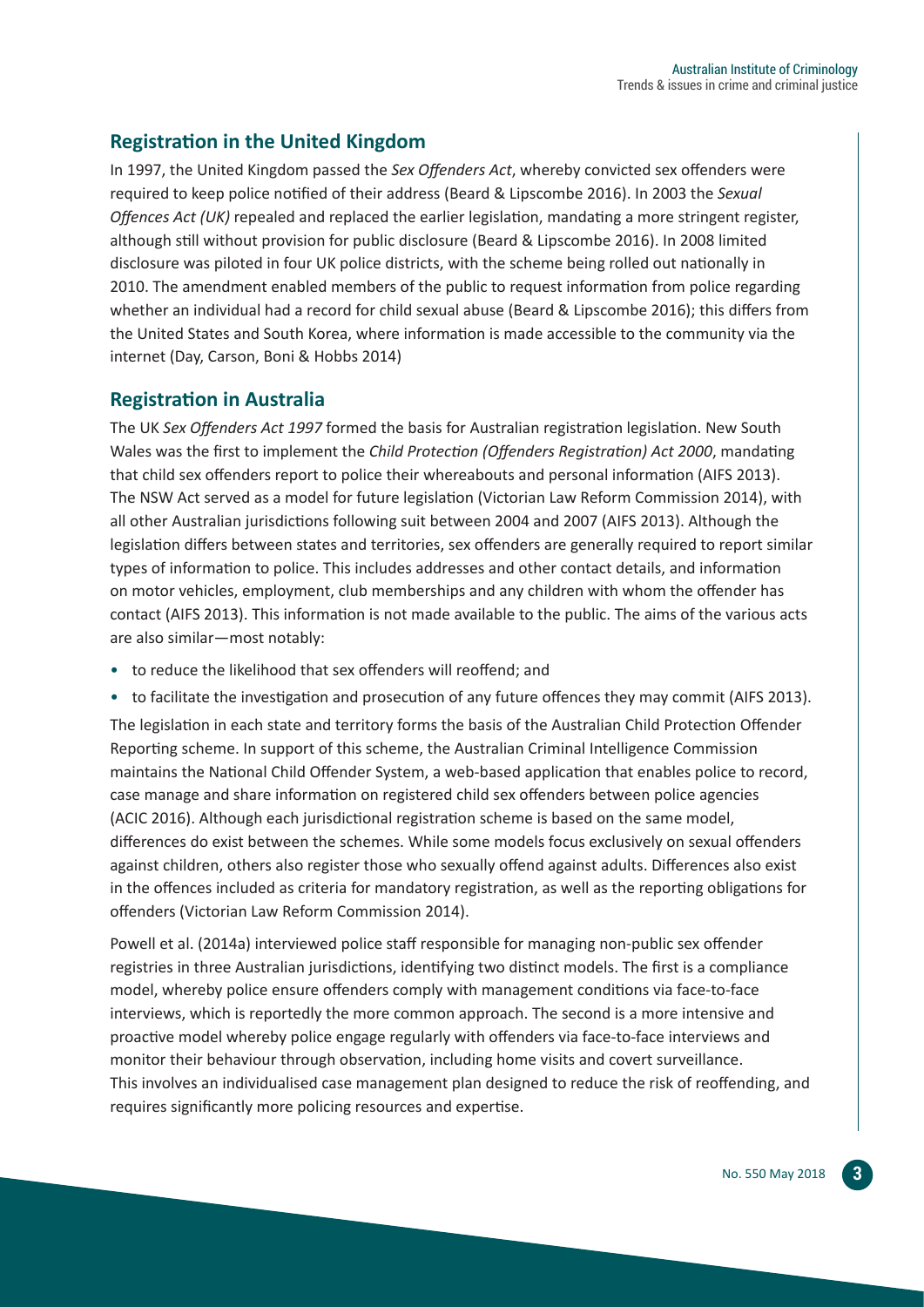There have been some recent developments towards making registries more accessible to the public. In 2012, a restricted access public sex offender registry was established in Western Australia, in which local residents are required to enter their name and drivers licence to request information on missing registered sex offenders and sex offenders living in their area. Parents may submit a request as to whether an individual who has contact with their child is a registered offender (Taylor 2017). In the Northern Territory, a bill was proposed that would introduce a public sex offender registry similar to those in the United States, in which the names, whereabouts, physical descriptions and photographs of convicted serious sex offenders would be made available to any member of the public (not just local residents who submit a request) via a website. The bill was to be named 'Daniel's Law', in memory of 13-year-old Daniel Morcombe, who was sexually assaulted and murdered by a sex offender released on parole (Elferink 2014). However, following concerns raised by stakeholder groups the legislation was deferred in 2015 (Elferink 2015).

#### **Public registration in the United States**

In the early 1990s non-public registration of sex offenders was introduced in the US, a model that had not been in place since the 1930s, when criminals involved in gangs were required to register (Logan 2011). Then in 1994, seven-year-old Megan Kanka was sexually assaulted and murdered by her neighbour, a convicted sex offender who had been released into the community. This incident sparked considerable outcry among the American public, which resulted in the introduction of Megan's Law. Megan's Law required all US states to notify the public of details relating to registered sex offenders in the community, hereafter referred to as sex offender registration and community notification (SORN).

The considerable speed at which community notification was implemented across the United States has been noted (Logan 2011; Pawson 2002; Pawson 2006). By 2011, approximately 700,000 sex offenders were subject to SORN across the United States (Logan 2011). Later, the US Congress passed the *Adam Walsh Child Protection and Safety Act 2006,* which categorised sex offenders into three tiers, according to the type of sexual offence they had committed. Under this Act, sexual offences involving both adult and child victims can result in public registration and each tier has different requirements. Tier 3 offenders are registered for life (with 3-monthly reporting), Tier 2 offenders are registered for 25 years (with 6-monthly reporting) and Tier 1 offenders are registered for 15 years (with annual reporting) (*Adam Walsh Child Protection and Safety Act 2006*).

Although the overall goals of US SORN policies—to deter sex offenders from reoffending, enhance law enforcement investigations and increase public safety (CSOM 2001)—are similar to those of non-public registration in Australia (Vess et al. 2011), the two approaches have different underlying theoretical bases. In undertaking a theory-driven review of US SORN policies to better understand how it was supposed to work, Pawson (2002) concluded that some of the key theories behind SORN policies centred on deterrence and opportunity reduction. Notifying people of the location of known sex offenders in their neighbourhood is expected to encourage community members to take precautionary measures, thereby reducing opportunities for offending. Similar to non-public registries, police are able to more closely monitor convicted sex offenders, meaning the real and perceived risk of arrest is likely to be higher, which in turn is expected to deter reoffending. Further, community members are empowered to provide additional surveillance of sex offenders to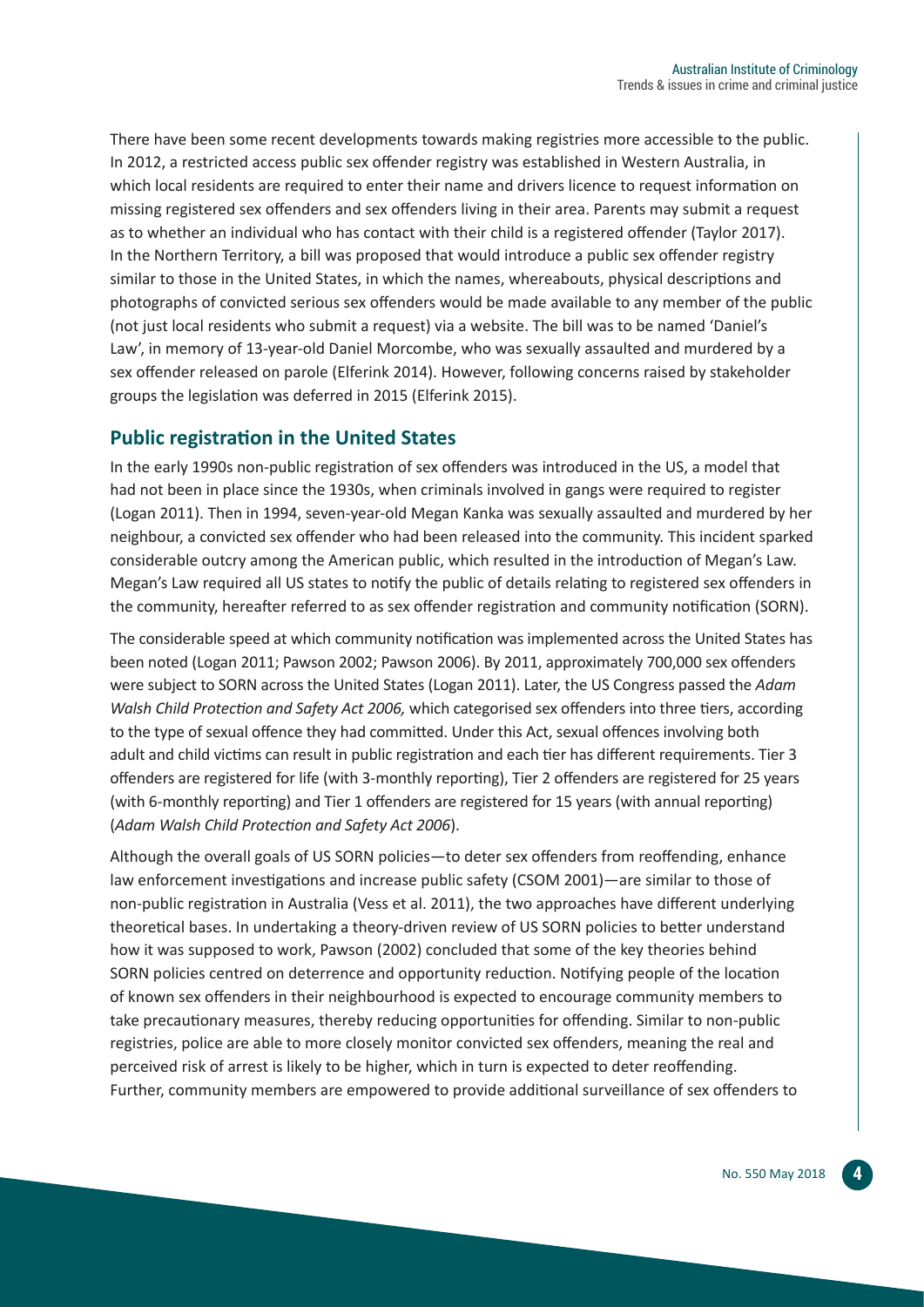monitor suspicious behaviour and report it to police, which is also expected to aid deterrence. Finally, public shaming is expected to deter sex offenders from reoffending, while the perceived risk of public shaming may also deter first time offenders (Pawson 2002). Whether SORN actually works in these ways has been the subject of extensive empirical study.

## **Review of empirical studies**

#### **Effectiveness of non-public registration**

The effectiveness of non-public sex offender registration has received considerably less attention, largely because of the difficulties of separating the effects of non-public registration and community notification among the US studies (Vess et al. 2014). Prescott and Rockoff (2011) were the first to adopt statistical models that distinguished the effects of the two components in their study of 15 US states. They found non-public registration of convicted sex offenders significantly decreased the overall number of sex offences. The reductions were primarily observed for sexual offences against victims who were known to the offender—namely friends, acquaintances and neighbours—rather than among strangers (Prescott & Rockoff 2011).

In a later study, Agan and Prescott (2014) conducted a geographical analysis using addresses of registered sex offenders in Baltimore County to determine whether the concentration of non-publicly registered sex offenders in an area was associated with the frequency of sexual offending. They found that, for some types of sexual offences against adults, non-public registration of sex offenders was associated with a decreased risk of sex offence victimisation. This relationship was not apparent for forcible rape or child sexual offences (Agan & Prescott 2014). The authors noted moderate limitations to their study, including 'spillovers' of sex offenders into other areas and alternative definitions of neighbourhoods (Agan & Prescott 2014). However, the study was unique in its specific targeting of non-public registration in the United States, and together with the earlier study provides some evidence of the benefits to law enforcement of having information about known sex offenders.

It is more difficult to determine the impact of non-public sex offender registration in Australia without any extensive reviews or evaluations having been conducted. Day, Carson, Newton and Hobbs (2014) conducted interviews with professionals who work with sex offenders in the community in Western Australia. They found there was broad support for non-public registration schemes; however, participants largely felt Western Australia's current non-public registration model was over-inclusive and placed 'unfair restrictions on some offenders' (Day, Carson, Newton & Hobbs 2014: 183). Their findings supported the adoption of a tiered, risk-based model in which scope, registration periods and monitoring requirements are dependent on each individual offender's level of risk to the community (Day, Carson, Newton & Hobbs 2014). Nevertheless, there have been calls for more research into the effectiveness of non-public registries to be conducted (Victorian Law Reform Commission 2014).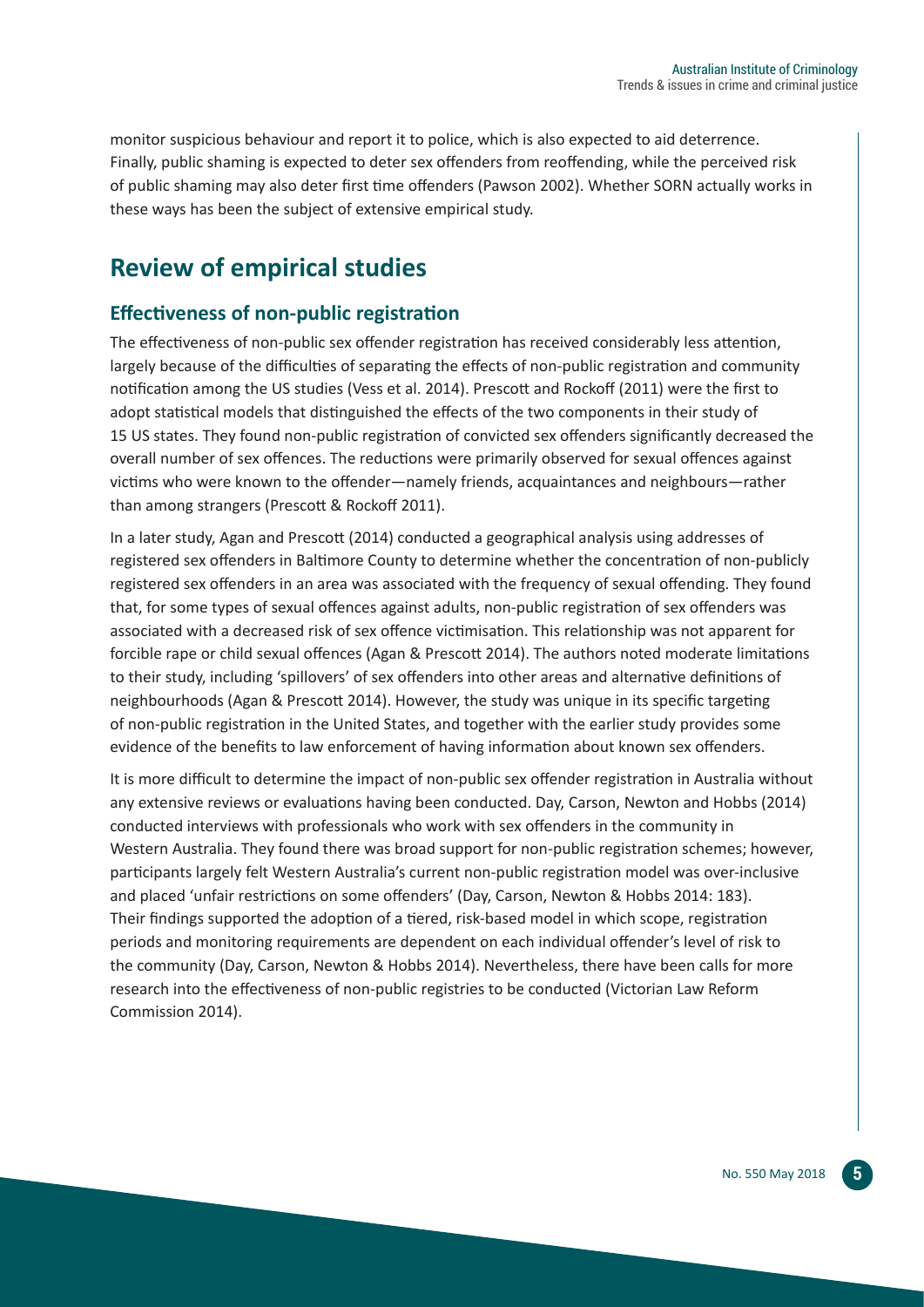#### **Effectiveness of public sex offender registries**

In the United States, where SORN has been operating under Megan's Law for 20 years, a number of studies have investigated the impact of the legislation on rates of sexual offending. Generally speaking, these studies have focused on two specific outcomes:

- specific deterrence (effect on recidivism among convicted sex offenders); and
- general deterrence (effect on general rates of sexual offending in the community).

In 2002, Pawson conducted a systematic review of studies measuring the effectiveness of Megan's Law. Pawson found that, prior to 2002, only one reliable outcome study existed that tested the effects of Megan's Law (Schram & Milloy 1995). This compared recidivism rates between two matched groups of sex offenders convicted pre-Megan's Law and post-Megan's Law, finding no significant difference in sex offence recidivism in the 4.5 year follow-up period (22% pre-Megan's Law vs 19% post-Megan's Law; Schram & Milloy 1995).

Seven years after Pawson's study, Drake and Aos (2009) conducted a systematic review of all published studies measuring the effect of Megan's Law on sexual offending and recidivism. They used a meta-analytic approach to measure effect sizes and compare the outcomes across studies. They included studies that used a non-treatment or treatment-as-usual comparison group that was well matched to the treatment group. The authors identified nine studies that were of sufficient methodological rigour for inclusion. Seven studies did not show any effect on sexual recidivism among convicted sex offenders as a result of SORN (ie no specific deterrent effect). The two remaining studies indicated a reduction in sex offences occurring in the general community among non-convicted sex offenders (ie a small general deterrent effect). While drawing these tentative conclusions, the authors suggested regarding the findings with caution due to the small number of studies (Drake & Aos 2009).

Since Drake and Aos' systematic review, several studies have subsequently concluded that SORN did not reduce sex offence recidivism (Letourneau et al. 2009; Letourneau et al. 2010; Prescott & Rockoff 2011; Tewksbury, Jennings & Zgoba 2012; Zgoba, Veysey & Dalessandro 2010) or prevent sexual offending in the general community (Ragusa-Salerno & Zgoba 2012). Further, one study found no difference in sex offence recidivism between offenders who registered and those who did not (Levenson et al. 2010).

Conversely, Letourneau et al. (2010) analysed crime trends and the timing of legislation in South Carolina, finding SORN reduced first time sexual offences (general deterrence) by 11 percent from 1995 to 2005. Similarly, a well-cited study by Prescott and Rockoff (2011) found that community notification of sex offenders (as distinct from registration) was associated with a reduction in the frequency of sexual offences (general deterrence), but not a reduction in sex offence recidivism among registered sex offenders (specific deterrence). In fact, they found that an increase in the number of sex offenders subjected to community notification was associated with an increase in sex offence recidivism (Prescott & Rockoff 2011). These findings were replicated in Agan and Prescott's (2014) study of geographic variation, in which community notification was associated with an increased risk of victimisation in some neighbourhoods with a higher concentration of registered sex offenders.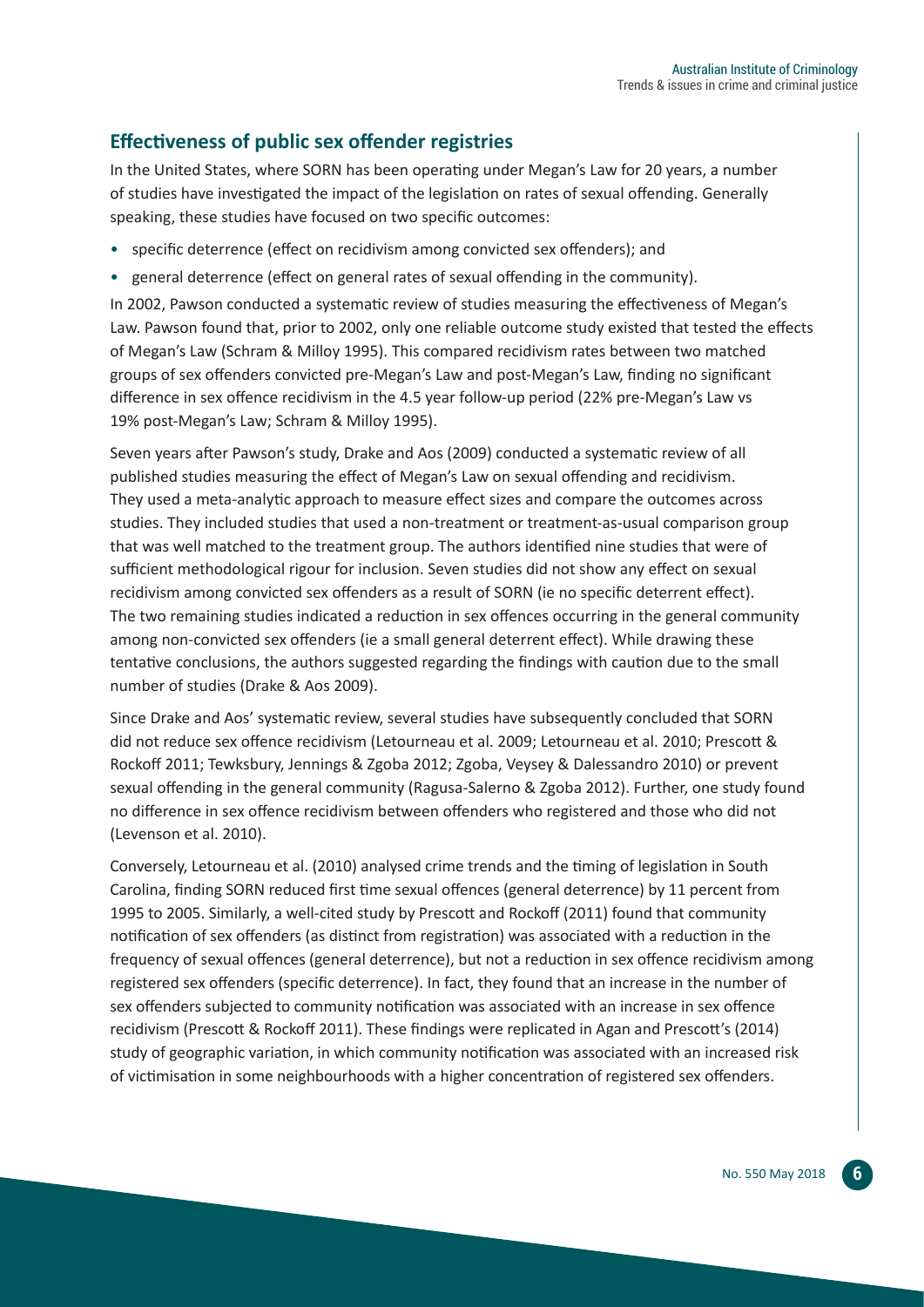#### *Explaining these findings*

Overall, the findings from a review of studies into the effectiveness of SORN suggest mixed results. Several explanations for these findings have been offered.

In Schram and Milloy's (1995) study, the post-Megan's Law group of sex offenders (those subjected to SORN) reoffended at a significantly faster rate than the pre-Megan's Law group. Similarly, Letourneau et al. (2009) found that SORN increased the risk of sex offence recidivism among juveniles. Both Pawson (2002) and Letourneau et al. (2009) suggest these findings indicate a surveillance or detection effect, whereby police monitor sex offenders on a register more closely and, as a result, detect a higher number of offences or detect offences more quickly among monitored offenders than their non-monitored counterparts.

Prescott and Rockoff (2011) offered an alternative explanation, instead suggesting that convicted sex offenders are more likely to reoffend when their personal and offending information is made public due to the 'associated psychological, social, or financial costs' (Prescott & Rockoff 2011: 164). For example, research has found that being placed on a public sex offender registry can result in exclusion from a neighbourhood or residence, job loss, anxiety and other psychological problems (Lasher & McGrath 2012; Levenson & Cotter 2005), all of which are counterproductive in terms of reducing reoffending.

Public registries may also impact different types of offenders differently. Megan's Law was largely geared towards preventing sexual assaults committed by strangers. SORN assumes that members of the public can better protect themselves and their children when they become aware of a convicted sex offender in their neighbourhood. However, research shows that the majority of child sexual offences are committed by individuals known to the victim. Bureau of Justice Statistics figures from 12 US states showed that, among those who sexually assaulted a child (aged 0–17), 34 percent were a family member of the victim, 59 percent an acquaintance of the victim, and the remaining eight percent were not known to the victim (Snyder 2000). These findings are supported by more recent research (Ragusa-Salerno & Zgoba 2012). Thus, for the majority of incidents it is likely that any previous sexual offending history is already known to family members. Further, offenders who target family members are the least likely to reoffend (Hanson & Morton-Bourgon 2005). Community notification therefore offers fewer benefits in these cases.

Importantly, similar patterns of offending have been observed in Australia, where 83 percent of child victims of sexual assault aged 0–14 years are assaulted by someone they know (ABS 2016). Only 10 percent of child victims are assaulted by someone unknown (in the remaining 7% of cases the relationship was unknown; ABS 2016).

US SORN policies are also based on the assumption that sex offenders are likely to reoffend once released into the community. However, a study by Sandler, Freeman and Socia (2008) found that 95 percent of sexual offences occurring in New York were committed by those without prior sexual assault convictions. Overall, around one in seven sex offenders will go on to reoffend, and this varies by offender type (Hanson & Morton-Bourgon 2005). Some commentators have therefore argued that sex offender management in the United States would be improved by using risk assessment strategies to identify those at highest risk of recidivism and by reserving more intensive restrictions and interventions for these offenders (Levenson & D'Amora 2007).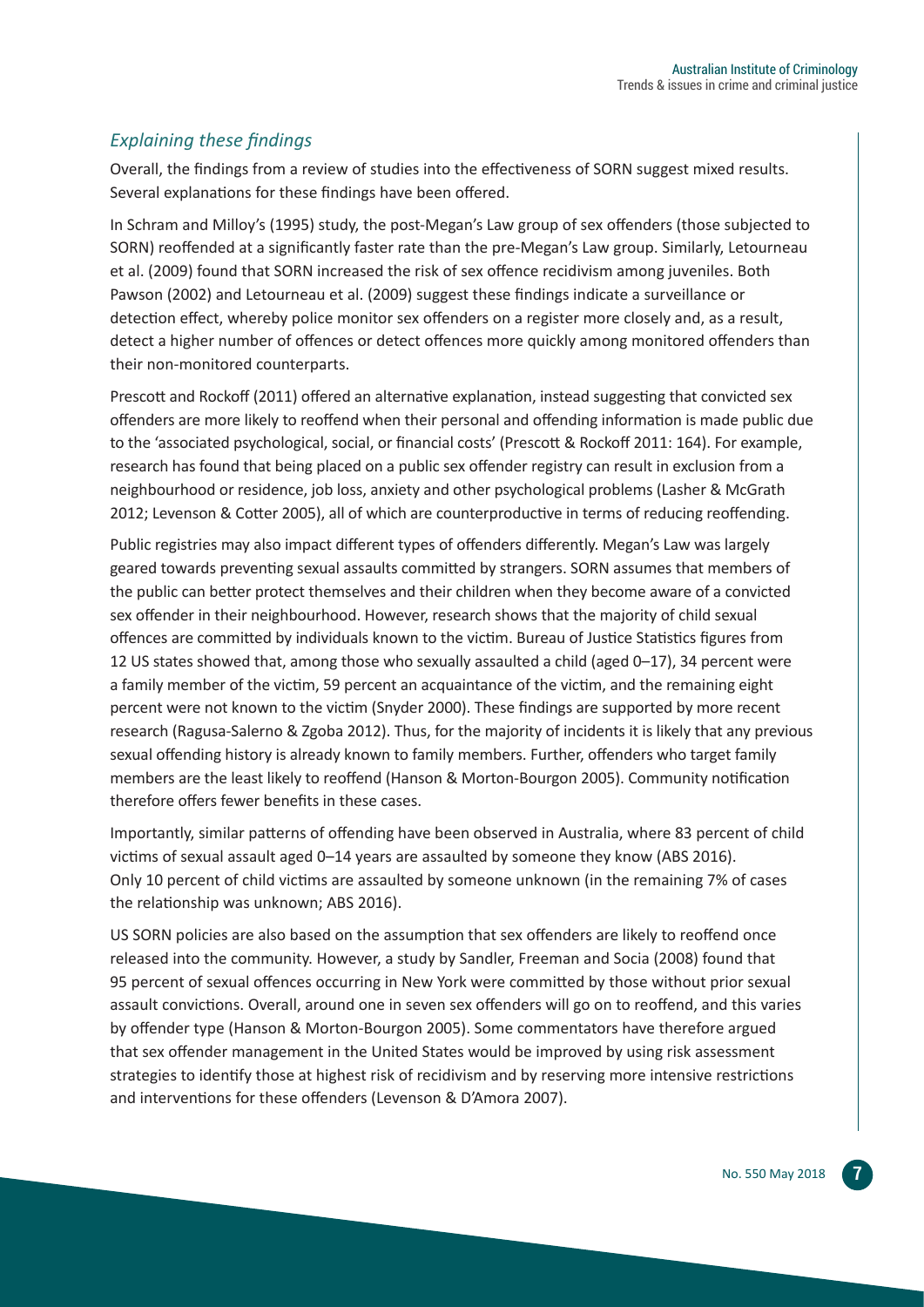Finally, as Prescott and Rockoff (2011) argue, the majority of studies conducted thus far do not separate the effects of non-public registration from the effects of community notification. In practice, these two components of Megan's Law activate different mechanisms, and may work in conflict with one another. At best, the apparent negative consequences of community notification may cancel out the specific deterrent effect of sex offender registration. At worst, these consequences may lead to higher rates of sexual recidivism in some neighbourhoods.

#### *Australian perspectives*

The recent introduction of a semi-public sex offender register in Western Australia has been the subject of some qualitative research exploring the perceived benefits of the registry among police and other professionals. Whitting, Day and Powell (2016) conducted interviews with specialist police officers responsible for the registration and monitoring of sex offenders in the community, and for managing the WA community notification scheme. They found police participants were sceptical as to whether the public registry would increase community safety, with some feeling the scheme could deter some offenders from reoffending, while potentially increasing the risk of reoffending for others (Whitting, Day & Powell 2016). There were mixed views overall—some police officers felt the scheme may increase perceptions of safety within the community, while others felt it could create a 'false sense of security' by focusing the community's attention towards individuals on the registry and away from non-convicted individuals who pose a potential threat (Whitting, Day & Powell 2016).

Similar concerns were raised in an earlier study involving police working in three jurisdictions. Specifically, police officers felt that registered sex offenders being publicly named and shamed and, as a result, denied social support would increase their risk of reoffending (Powell et al. 2014a). Similarly, in another study involving interviews with staff working with sex offenders in the community, participants generally viewed the planned WA public sex offender registry as 'counter-rehabilitative' (Day, Carson, Newton & Hobbs 2014: 182).

#### **Impact on perceptions of safety**

While reducing reoffending among sex offenders is often cited publicly as a key outcome, a vital part of the impact of sex offender registries is on perceptions of safety in the community. While a number of media opinion polls and petitions have gauged support for a public sexual offender registry in Australia (eg Daniel Morcombe Foundation 2016; Hinch 2013), almost no empirical studies have been conducted. Taylor (2017) conducted a web-based survey of 162 users of Western Australia's online public sexual offender registry. Around two-thirds of respondents were supportive of an Australia-wide online public registry (67%) and believed that the public had a right to know if convicted child sexual offenders were living in the area (65%), while half believed that the community had a right to know the identity of all convicted child sexual offenders (56%). However, less than one in five respondents believed that this online public registry would prevent child sexual abuse (14%). Around one-quarter believed it would help police detect more sex offenders or offending (23%), and one-third felt that it would protect children from registered sex offenders (32%). Importantly, less than one-quarter reported that the registry made them feel safer (23%). This disparity between levels of support and feelings of safety could be due to a perceived lack of disclosure—only 19 percent of respondents felt that they had enough information about offenders, while another 51 percent were undecided.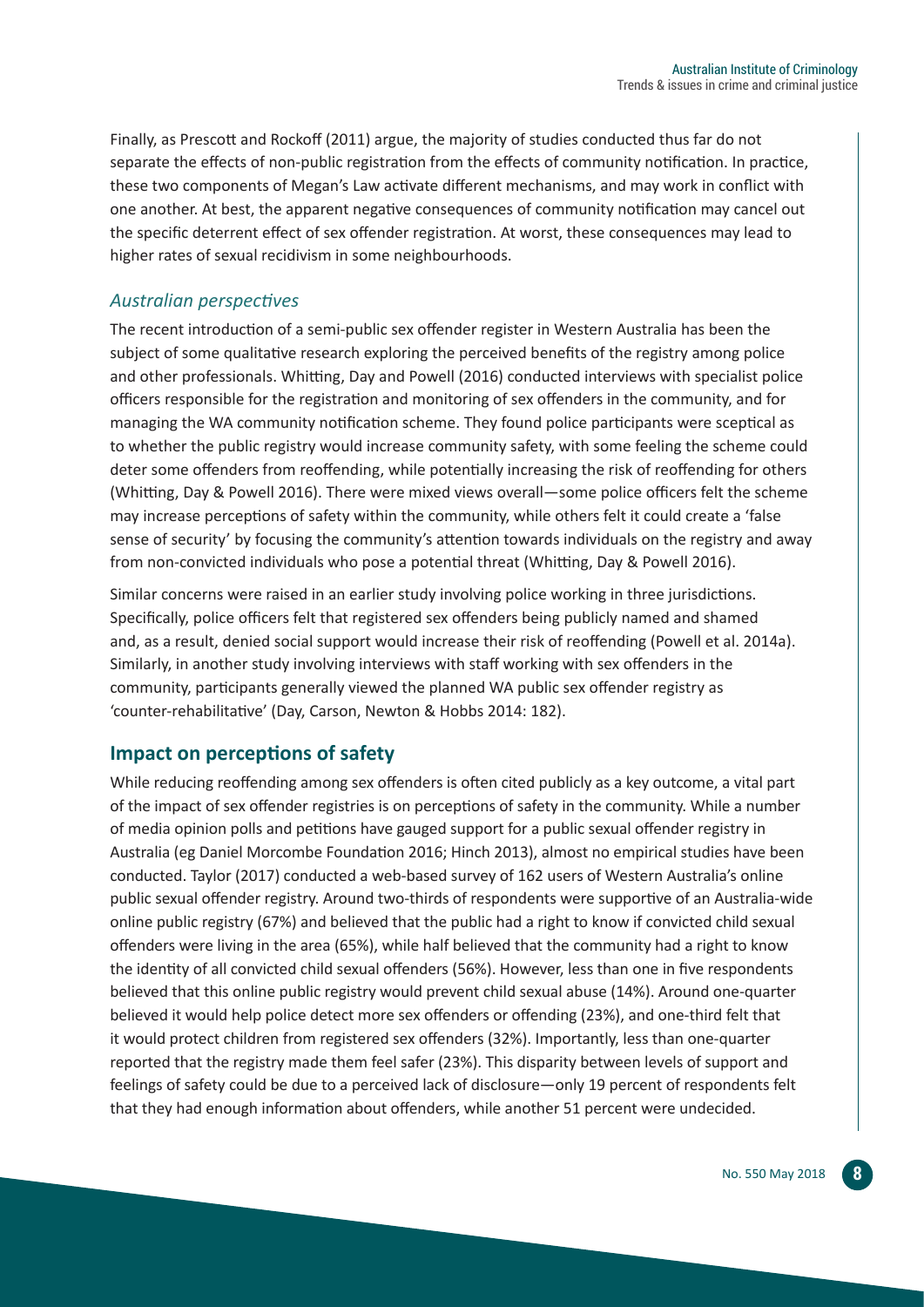In the United States, where public notification schemes (including online public sexual offender registries) typically disclose more detailed information on offenders, levels of support, and perceptions of safety and effectiveness, are somewhat higher. Rates of support among the US public typically exceed 75 percent (Brannon et al. 2007; Harris & Socia 2016; Koon-Magnin 2015; Lieb & Nunlist 2008; Schiavone & Jeglic 2009), while between 60 and 90 percent of those surveyed indicated they thought that some form of public notification scheme reduces sexual offending or recidivism and that it increases their feelings of safety (Brannon et al. 2007; Lieb & Nunlist 2008; Koon-Magnin 2015; but see Schiavone & Jeglic 2009).

However, a number of studies have found that, upon notification of a sexual offender residing nearby, community members on average indicate either no change in levels of fear (Harris & Cudmore 2016; Zevitz & Farkas 2000) or a moderate increase in fear (Koon-Magnin 2015; Levenson et al. 2007). Similarly, studies comparing groups of notified and non-notified community members have also found no differences in levels of fear (Beck et al. 2004; Beck & Travis 2004). Interestingly, some studies in which respondents were asked to gauge their feelings of *safety* upon notification of a nearby sexual offender, as opposed to fear or concern, have found that community members feel safer upon notification (Anderson & Sample 2008; Boyle et al. 2014; but see Harris & Cudmore 2016; Taylor 2017). This inconsistency may in part reflect differences in question wording across studies. Additionally, measures of fear and safety could be tapping into two different constructs, with increases in the former reflecting a heightened awareness of the danger of sexual victimisation, and increases in the latter reflecting an increased confidence in one's ability to monitor and respond to this danger. If this is the case, then a simultaneous increase in both upon notification of a sexual offender residing nearby is entirely plausible.

## **Other issues associated with public sex offender registries**

There are a number of other issues associated with the adoption of public sex offender registries, which are explored briefly below.

#### **Adolescents and young people**

One issue that would need to be resolved in developing a national public sex offender register in Australia is the response to adolescents and young people. For example, juveniles and young adults in the US have been convicted of child pornography offences and placed on public sex offender registries due to 'sexting', the taking and sending of nude photographs of themselves or others to their peers (Harripersad 2014). In response, some US states have attempted to address these legal complications by introducing (or attempting to introduce) legislation that reduces the penalty for juveniles convicted of child pornography offences or ensures they are not placed on sex offender registries (Harripersad 2014).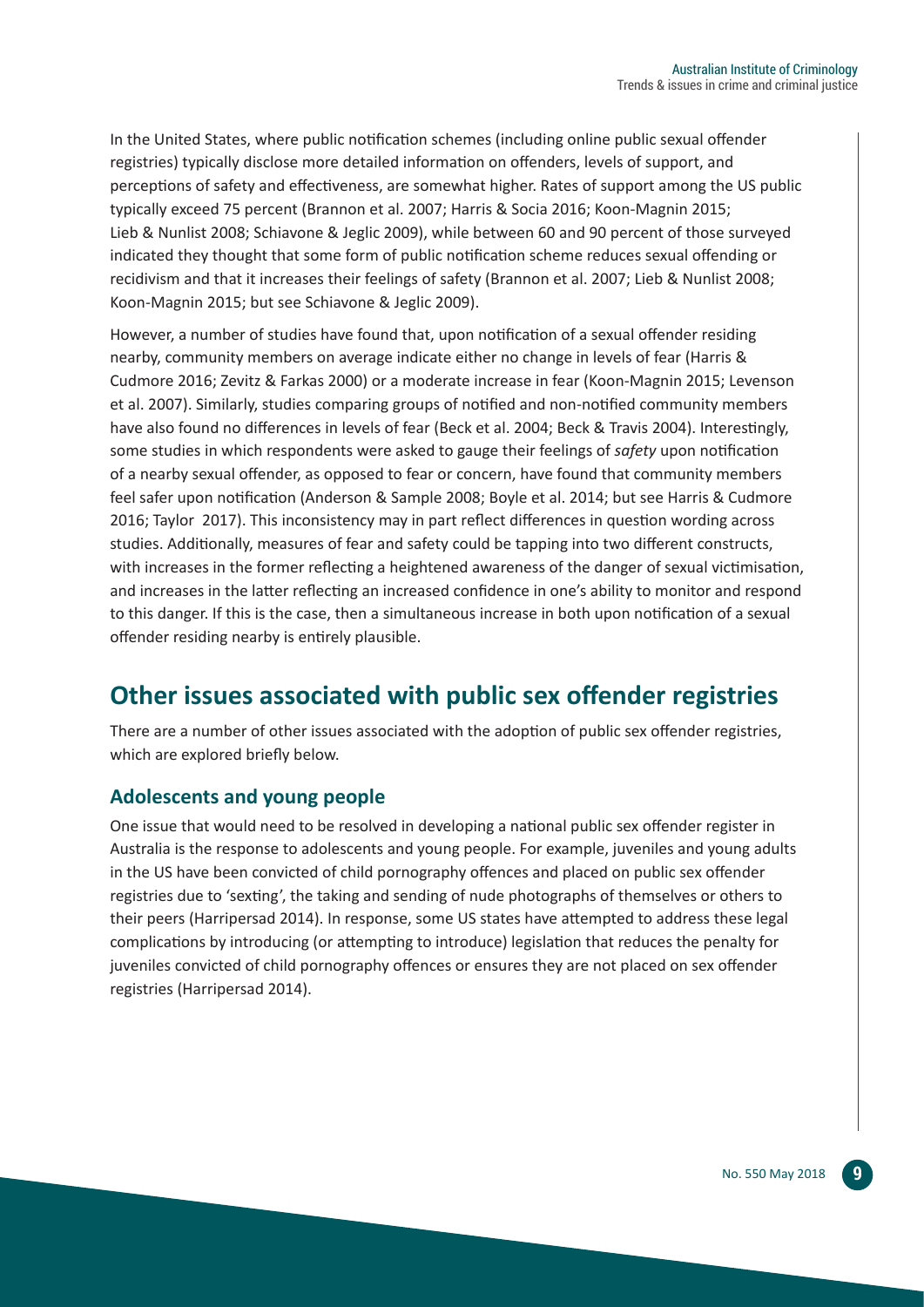Similar legal problems with young people and 'sexting' have been highlighted in Australia (Brady 2011; Crofts & Lee 2013; Lee et al. 2015). In a survey of 2,000 young Australians, almost half reported they had sent a sexually explicit photo of themselves to another individual, with two-thirds reporting they had received one (Lee et al. 2015). Young people who send sexually explicit photos to one another are at risk of child pornography charges and being added to a sex offender registry (Lee et al. 2015). This is despite the fact that many (but not all) young people who engage in this activity may be above the age of consensual sex, according to current legislation. Similar legal implications apply to young people convicted of sexual offences for engaging in consenting sexual relationships with individuals in mid-adolescence, under the age of 16 years.

Being placed on a public sex offender registry can have a number of negative implications for a young person, particularly regarding future study and employment opportunities, and the permanent social stigma attached to being a registered sex offender (Richards & Calvert 2009). There have been calls in Australia to develop a way to protect juveniles and young people caught sexting from being placed on a sex offender registry, and some jurisdictions have responded to the issue. In Victoria, for example, the inclusion of juveniles is a discretionary decision—juveniles convicted of a sexual offence, including child pornography, are not automatically included on a sex offender registry but may be included by court order (Victorian Law Reform Commission 2014). New legislative changes in Victoria will also allow 18 and 19 year olds on the sex offender register to apply to the courts to have their name removed if they were in a consenting relationship with someone under the age of 16 (Preiss 2017). However, a nationally consistent approach has not yet been established and the protection of juveniles and young people from being unnecessarily stigmatised would be an important consideration in the implementation of a national public sex offender registry.

#### **Community and housing impact**

One commonly overlooked implication of public sex offender registries is their potential impact on property values. When choosing where to live, homebuyers typically pay close attention to the risk of crime in a given area, as evidenced by the negative relationship between property sale prices and neighbourhood crime/perceptions of crime (Gibbons & Machin 2008). While few studies have examined this in relation to publicly registered sexual offenders, those that have report a two to eight percent decrease in the sale prices of residential properties near a registered sexual offender's residence (Linden & Rockoff 2008; Pope 2008; Wentland, Waller & Brastow 2014; Yeh 2015), along with an 84 percent increase in the time residential properties spend on the market (Wentland, Waller & Brastow 2014). This is broadly consistent across properties of different type and value, and across different neighbourhoods, although the effect tends to be highly localised (ie limited to properties within 200 or 500 metres of a registered sexual offender's residence) and time-dependent (ie limited to registered sexual offenders who have lived in an area for longer than six months). Examining the latter finding in further detail, Yeh (2015) found that the negative impact of a registered sexual offender on nearby residential property sale prices initially appeared after they had lived in the area for just under six months, with the downward price trend increasing in magnitude until they had lived there for just over two years. It has also been found that property sale prices return to original levels soon after registered sexual offenders leave an area, providing further evidence of a causal relationship (Pope 2008; Wentland, Waller & Brastow 2014; Yeh 2015).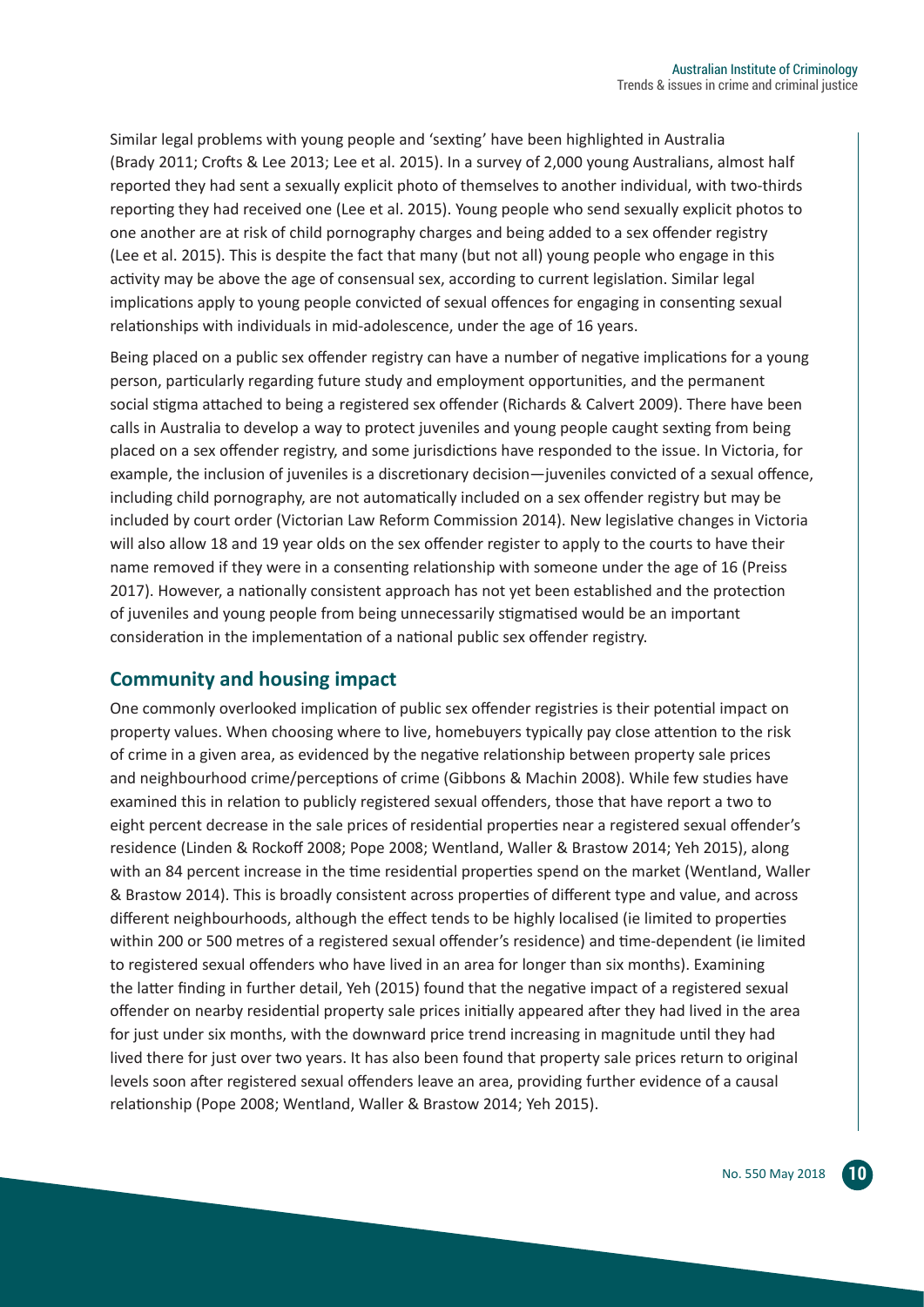#### **Implications for law enforcement**

Prior research has found that public sex offender registries can place additional burden on the law enforcement agencies responsible for their operation (Whitting, Day & Powell 2014). Zevitz & Farkas (2000) undertook a survey of 188 police and sheriff agencies and an observation of law enforcement agencies in Wisconsin. Over two-thirds of the sample felt labour expenditure had become an issue of concern since community notification was introduced; 58 percent said it had increased their workload and more than one-quarter felt it placed a strain on agency resources (Zevitz & Farkas 2000).

Police officers across Australia have noted the complexity of maintaining the non-public registries in their state/territory jurisdictions, which require extensive knowledge of sexual offending and risk assessment, along with time to dedicate to checking and maintaining them (Powell et al. 2014a). Critically, many expressed support for the establishment of specialised teams with advanced training in order to more effectively manage and exploit these registries. Expansion to a public registry would have additional resource implications.

This additional cost associated with public sex offender registries is a second key impact noted in prior research. In their evaluation of New Jersey's public registry (which includes community notification schemes such as pamphlet drops in addition to an internet registry), Zgoba et al. (2008) found that, between its establishment in 1995 and 2007, running costs increased from slightly over US\$500,000 to US\$3.3 million.

Lastly, it has been argued that the increased agency focus towards registered sex offenders, many of whom may pose a low risk to the community, could result in decreased allocation of resources towards other crime and undetected sex offenders who pose a high risk to the community (Sandler, Freeman & Socia 2008; Vess et al. 2014; Whitting, Day & Powell 2014). There would therefore need to be a balance found between these competing priorities.

#### **Vigilantism**

Critics of public sex offender registries often highlight the potential for widespread public vigilantism, and concerns for the physical safety of registered sexual offenders. This is a plausible argument given the extremely negative public attitude towards sexual offenders in Australia. In the United States, Lasher & McGrath's (2012) review of multiple studies found that, on average, 44 percent of registered sexual offenders reported experiencing threats or harassment by neighbours, while around 20 percent experienced threats or harassment in general. Importantly, 16 percent of offenders reported that their family members or other cohabitants had been harassed, attacked or had property damaged as a result of their registration. Physical vigilantism (ie physical attack) targeting registered sexual offenders was less common, with (on average) eight percent experiencing physical attacks and 14 percent reporting some form of property damage. Policymakers and law enforcement should therefore be aware of the potential for a variety of forms of vigilantism to occur with a public sexual offender registry, along with the potential for vigilante activity targeting those related or otherwise close to registered sexual offenders.

Notably, a number of unofficial, community-run registries that attempt to compensate for the absence of a public registry in Australia have been established to keep members of the public informed of sexual offenders. These registries, while unreliable, essentially constitute online forms of vigilantism that have arguably resulted from the lack of a public sexual offender registry in Australia.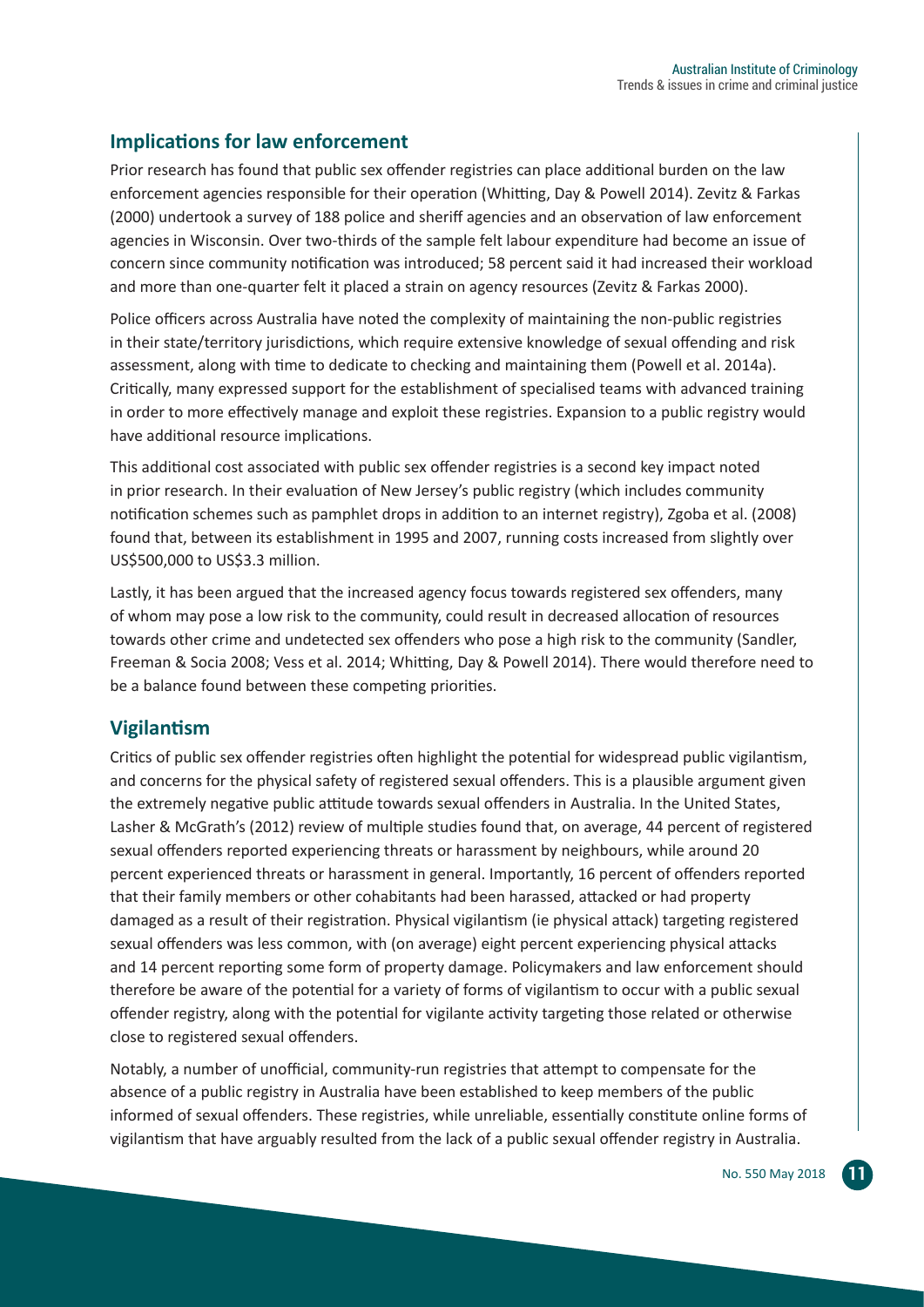#### **Public awareness and use of registries**

The effectiveness of an online public sex offender registry in preventing sexual offending is arguably reliant on the public's awareness and use of the information. The findings of US research in relation to public awareness vary widely, with 50 to 90 percent of samples indicating some knowledge of the existence of a public registry (Anderson & Sample 2008; Boyle et al. 2014; Schiavone & Jeglic 2009). However, among those who are aware of public registries, fewer than half ever access them, although those people at higher risk of sexual victimisation (ie females and those with children) are more likely to do so (Anderson & Sample 2008; Boyle et al. 2014; Harris & Cudmore 2016; Mancini 2014). Those who have accessed public registries, regardless of whether they find a sexual offender residing nearby, more often report being generally safety conscious in relation to sexual victimisation and aware of their surroundings, while around 30 to 60 percent implement prevention strategies to protect themselves and/or others from sexual offending (Anderson & Sample 2008; Harris & Cudmore 2016; Lieb & Nunlist 2008).

Becoming aware of a sexual offender residing nearby is also associated with an increase in the use of prevention strategies to protect oneself and/or others (Beck et al. 2004a; 2004b; 2006). Again, those people at higher risk of victimisation are more likely to adopt/use these strategies upon notification (Anderson & Sample 2008; Beck et al. 2004; Lieb & Nunlist 2008). Prevention strategies most often adopted by respondents include increased monitoring and education of children, and sharing the information they have on nearby sexual offenders with others, while changes to daily routines (eg avoiding certain areas, not going out alone at certain times) and improvements to home security are less common. Public sex offender registries appear to be somewhat effective at encouraging those who view them to be safety conscious and adopt simple prevention measures, although this does not apply to the relatively large number of people (in the United States at least) who are unaware of or do not use them. Increasing public awareness of public sex offender registries, and encouraging their use, is therefore important—but must be balanced against the risk of increasing levels of fear among users.

### **Conclusion**

This paper has summarised the evidence relating to the effectiveness of public and non-public sex offender registries in increasing public safety and reducing sex offending, and described several important issues to consider when discussing the feasibility of a national public sex offender registry in Australia. In doing so, this paper aims to help inform discussion surrounding the role of public sex offender registries in Australia, and also guide future empirical studies into both the prevention of and risk factors for sexual reoffending.

Research findings on the effectiveness of public sex offender registries are mixed. There is little evidence that the US SORN policies have reduced reoffending among registered sex offenders; in fact, some studies have shown that SORN increased sex offence recidivism. Conversely, there is some evidence that SORN has a general deterrent effect on first time or non-convicted sex offenders in the community, likely due to the perceived risk of being placed on a public register. The WA semipublic sex offender registry's impact on recidivism has yet to be measured. However, interviews with key stakeholders, including police and practitioners, have raised concerns that public registration is counter-rehabilitative and could increase the risk of reoffending.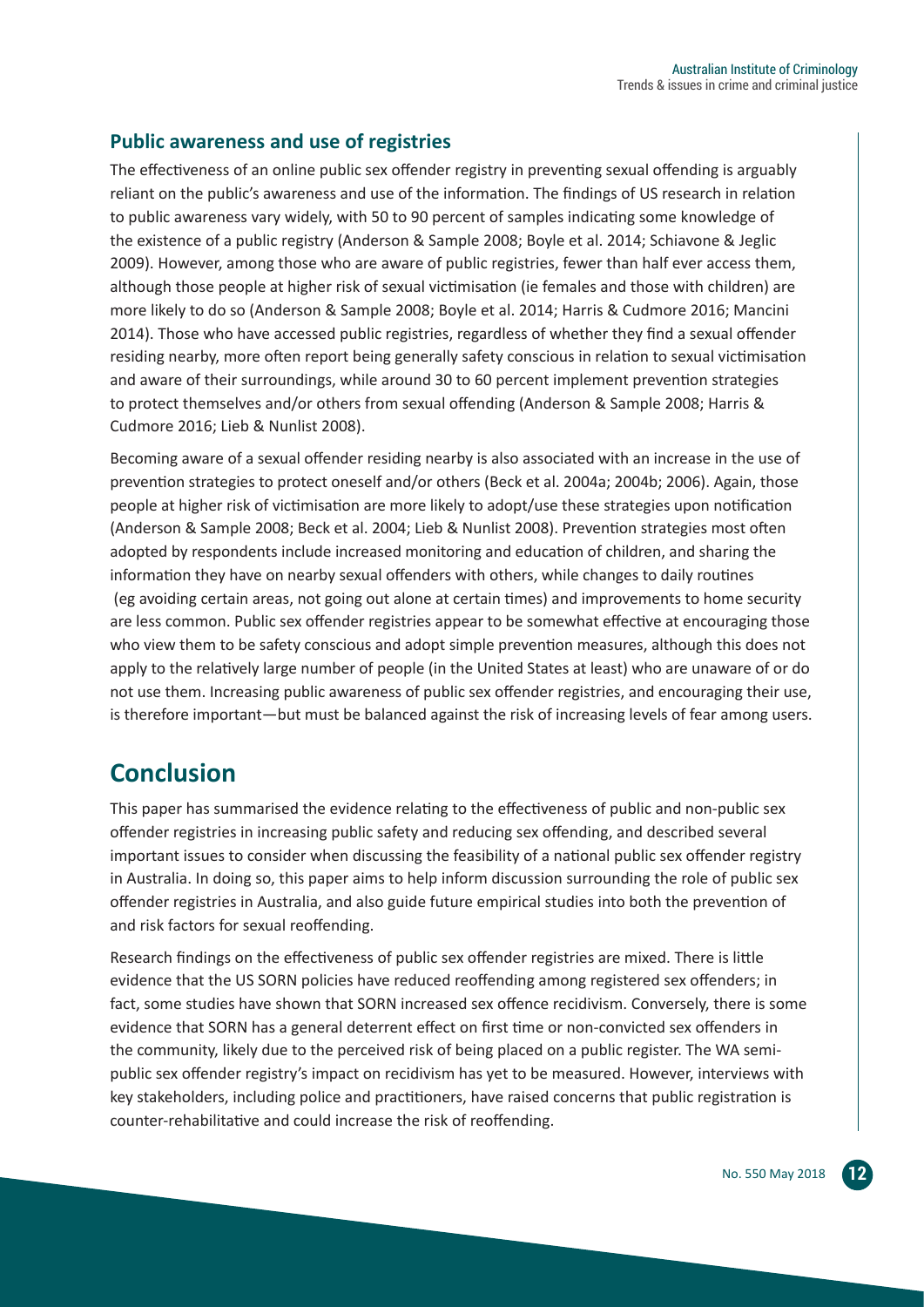Non-public sex offender registration and its impact on reoffending have received relatively little attention, largely because of the speed at which SORN policies were rolled out across the US. Where studies have been conducted, they provide some evidence that sex offender registration may reduce reoffending through specific deterrence. The most likely explanation for this is that information on local sex offenders aids law enforcement and increases the risk, both real and perceived, of apprehension.

The findings in terms of community safety are mixed. There are high levels of support for public sex offender registries within the broader community. While there is no evidence that they have any impact on the level of fear of becoming a victim, there is some evidence that they make people feel safer. This seemingly contradictory finding is likely the result of people feeling empowered and able to make informed decisions, based on the information they can access.

This paper has highlighted a number of significant issues that need to be considered when discussing the feasibility of a national public sex offender registry in Australia, including the impact on law enforcement resources, property markets and adolescents and young people caught 'sexting', the potential for vigilantism and the under-use of registries. What this highlights is the need to be clear about the goals of any future national public registry, should one be developed. It is important to take into account both the benefits and drawbacks of such a scheme, informed by empirical research.

In the event that a decision is made to develop a national public sex offender registry, it would be paramount to consider a model whereby police have discretionary power to decide which individuals are placed on the registry, as suggested by Whitting, Day and Powell (2016) in relation to the WA scheme. Under this model individuals who are particularly compliant, cooperative with rehabilitation and considered to have a low risk of reoffending could be exempt from being placed on a public registry. Adopting these suggestions would likely increase the feasibility of a national public sex offender registration scheme and ensure it only targets sex offenders who pose a risk to the community.

This paper has identified several gaps in the literature on sex offender registration, with regard to both US SORN policies and non-public registration in Australia. Among the evaluation studies into US SORN policies, very few separate the effects of non-public registration from community notification, with the majority of research to date measuring the melded effects of both initiatives. Of benefit would be more research focused specifically on the effects of community notification (public sex offender registries) on sex offence recidivism while controlling for the effects of non-public registration and monitoring.

Even less evidence exists that focuses specifically on the effects of non-public registration on sex offence recidivism, with no studies having evaluated Australia's current model in terms of its impact on reoffending. It is apparent the non-public nature of registration will remain a feature of the Australian legal system, at least for the time being, which brings with it a responsibility for best practice. Australia may provide an ideal context for a recidivism study focused on non-public registration and monitoring of sex offenders, given data from most jurisdictions has not been compromised by additional effects from community notification. In any case, it is imperative that any future policies be supported by an impact evaluation, something that has long been advocated in this area.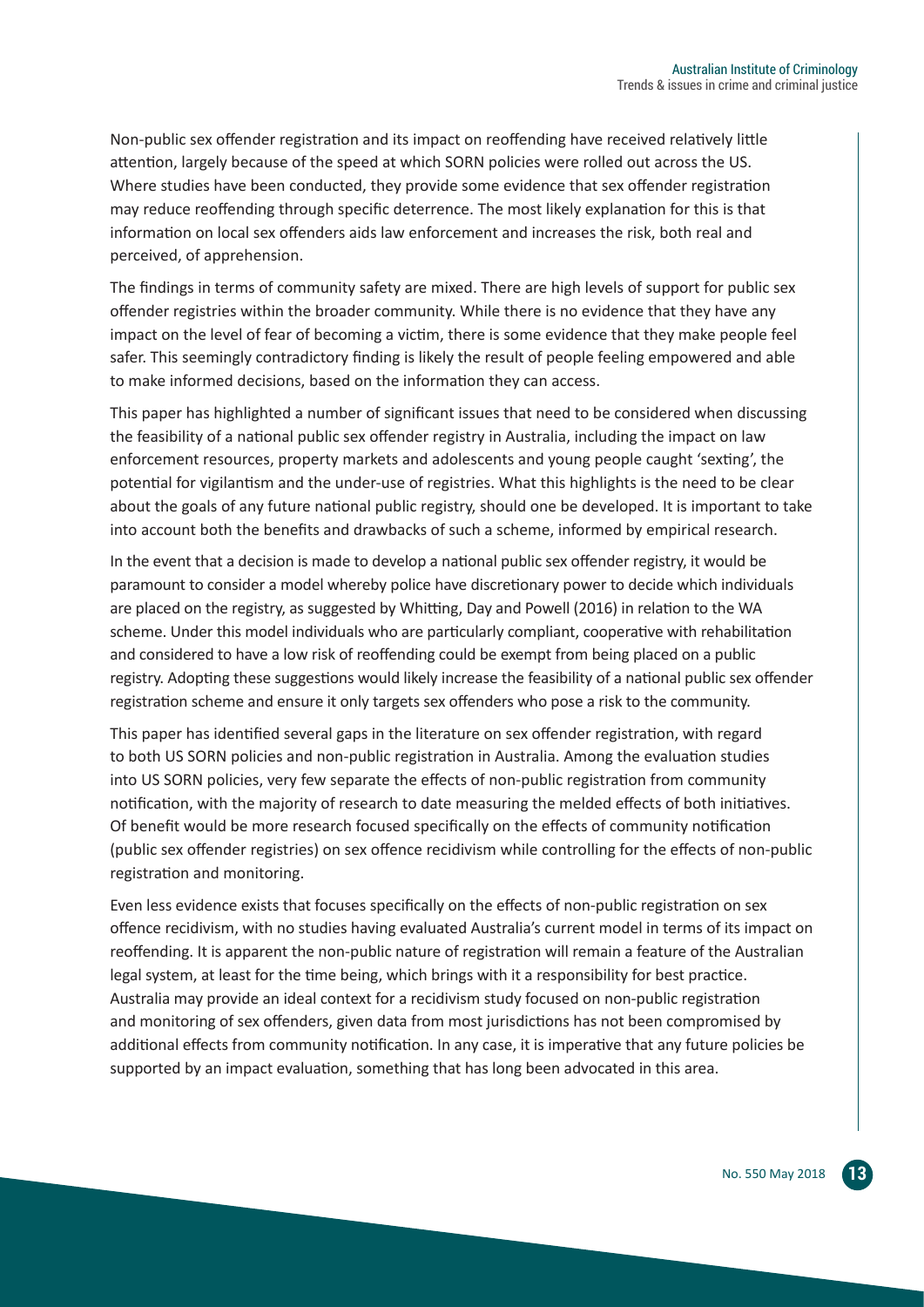In the interim, given the limited evidence of the effectiveness of current registration models, researchers have suggested developing multi-agency risk-management initiatives that are tailored to individual offenders and their varying levels of reoffending risk and susceptibility to rehabilitation (Day, Carson, Newton & Hobbs 2014).

The high rate of under-reporting and attrition of sexual offences in the justice system makes responding to sexual offending particularly complex. Australian figures suggest that less than one-third of sexual assault victims report to police (ABS 2017) and that only one in 10 sexual assaults reported to police results in a conviction (BOCSAR 2015; Fitzgerald 2006). Preventing and responding to the vast majority of sexual offences occurring in the community therefore also requires intervention from outside the criminal justice system, and may not be influenced by the public registration of convicted sex offenders.

Ultimately, sex offender registration—be it public or non-public—represents one part of an overall response to sex offending. It needs to be considered alongside other methods for reducing sexual recidivism. That way, the right mix of responses can be implemented, taking into consideration the evidence of effectiveness and strengths and weaknesses of different approaches. For example, there is evidence that sex offender treatment, both in community and prison settings, is cost effective in reducing reoffending (Lösel & Schmucker 2005; WSIPP 2016), including in an Australian context (Woodrow & Bright 2011). Similarly, there is evidence in support of electronic monitoring of sex offenders (Padgett, Bales & Blomberg 2006), while high quality community-based supervision and parole supervision have also been shown to reduce reoffending among high-risk offenders (Drake 2011; Wan et al. 2014).

Preventing sexual offending and reoffending is complex. Sexual offending causes heightened community concern and has serious and detrimental effects on victims. However, sexual reoffending is relatively rare, and variation in sex offenders and the nature of sexual offending is not well understood. One of the key lessons learned from the US experience is that policies introduced rapidly in response to single, widely publicised incidents are generally not successful in achieving their aims. Policy responses to sexual offending need to be carefully considered and must be based on strong theoretical foundations, supported by evidence.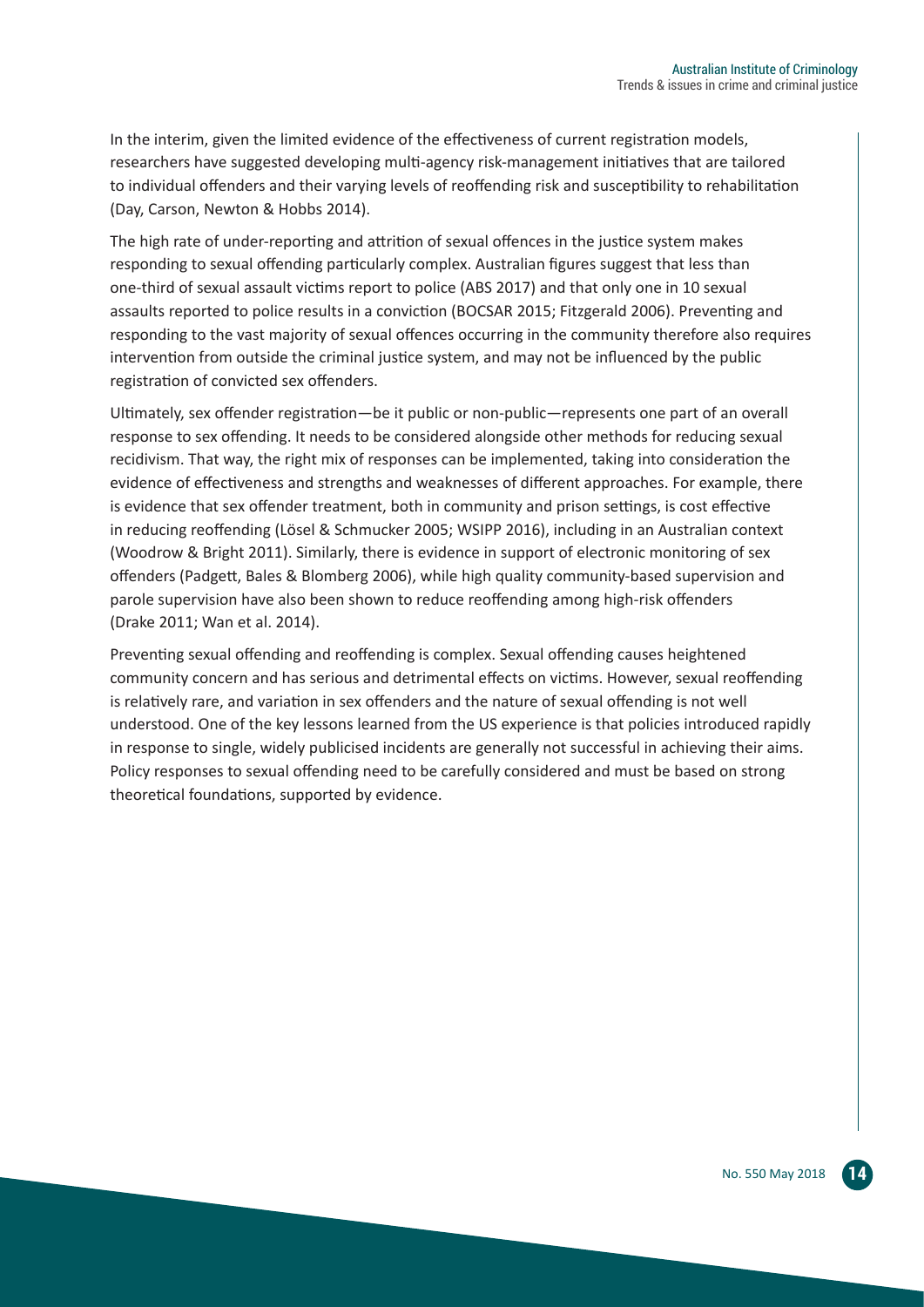## **References**

ABC News 2014. Public offenders register: Derryn Hinch meets Queensland Attorney-General Jarrod Bleijie. ABC News, 29 Jul. http://www.abc.net.au/news/2014-07-29/public-sex-offenders-register-hinch-meets-qldattorney-general/5631358

Agan AY & Prescott JJ 2014. Sex offender law and the geography of victimization. *Journal of Empirical Legal Studies* 11(4): 786–828. DOI: 10.1111/jels.12056

Anderson AL & Sample LL 2008. Public awareness and action resulting from sex offender community notification laws. *Criminal Justice Policy Review* 19(4): 371–396

Australian Bureau of Statistics 2017. *Crime Victimisation, Australia, 2015–2016*. ABS cat. no. 4530.0. Canberra: ABS. http://www.abs.gov.au/ausstats/abs@.nsf/mf/4530.0

Australian Bureau of Statistics 2016. *Recorded Crime – Victims, Australia, 2015*. ABS cat. no. 4510.0. Canberra: ABS. http://www.abs.gov.au/ausstats/abs@.nsf/mf/4510.0

Australian Criminal Intelligence Commission 2016. National Child Offender System. https://www.acic.gov.au/ our-services/child-protection/national-child-offender-system

Australian Institute of Criminology 2014. Identifying the outcomes of national information services and systems for police partner agencies and the wider community: A whole-of-service logic model for CrimTrac. Report prepared for CrimTrac

Australian Institute of Family Studies 2013. Offender registration legislation in each Australian state and territory. https://aifs.gov.au/cfca/offender-registration-legislation-each-australian-state-and-territory

Australian Law Reform Commission 2010. *Family Violence: A National Legal Response*. Sydney: Australian Law Reform Commission. https://www.alrc.gov.au/publications/family-violence-national-legalresponse-alrc-report-114

Beard J & Lipscombe S 2016. *Registration and management of sex offenders*. House of Commons Library briefing paper no. SN05267. http://researchbriefings.parliament.uk/ResearchBriefing/Summary/ SN05267#fullreport

Beck VS, Clingermayer J, Ramsey RJ & Travis LF 2004. Community response to sex offenders. *Journal of Psychiatry and Law* 32: 141–170

Beck VS & Travis LF 2004. Sex offender notification and fear of victimization. *Journal of Criminal Justice* 32: 455–463

Bell F 2017. Public sex offenders register under 'serious consideration' by Victorian Opposition. ABC News, 4 Apr. http://www.abc.net.au/news/2017-04-04/public-sex-offenders-register-consideration-matthewguy/8415256

Boyle DJ, Ragusa-Salerno LM, Marcus AF, Passannante MR & Furrer S 2014. Public knowledge and use of sexual offender internet registries: Results from a random digit dialing telephone survey. *Journal of Interpersonal Violence* 29(10): 1,914–1,932

Brady N 2011. 'Sexting' youths placed on sex offenders register. *The Age*, 24 Jul. http://www.theage.com.au/ victoria/sexting-youths-placed-on-sex-offenders-register-20110723-1hugu.html

Brannon YN, Levenson JS, Fortney T & Baker JN 2007. Attitudes about community notification: A comparison of sexual offenders and the non-offending public. *Sexual Abuse: A Journal of Research and Treatment* 9(4): 369–379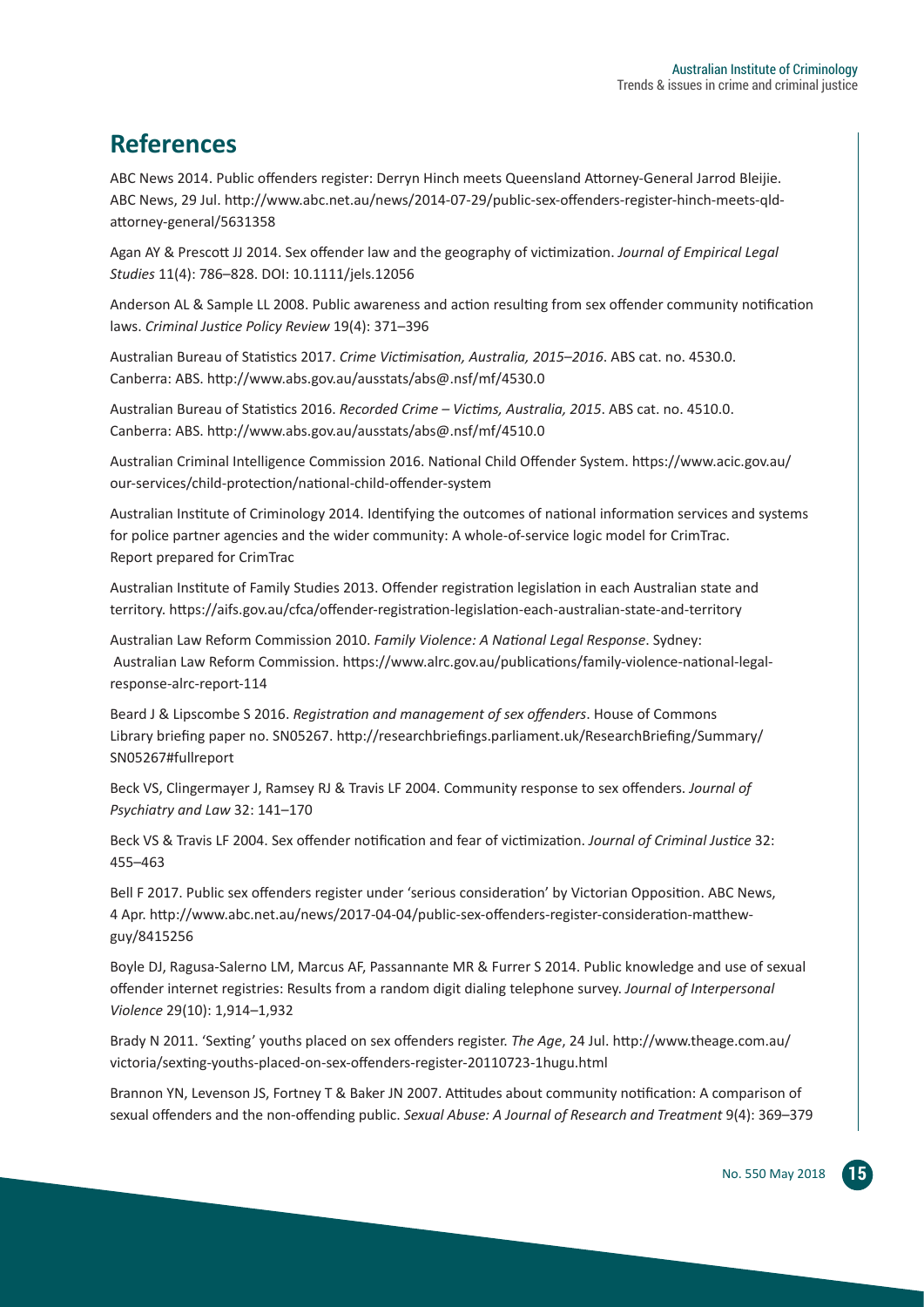Bureau of Crime Statistics and Research (BOCSAR) 2015. *Progress of sexual offences through the NSW criminal justice system: 2006–2015*. Sydney: NSW Bureau of Crime Statistics and Research. http://www.bocsar.nsw.gov. au/Documents/sexualattributiondiagrams.pdf

Cashmore J & Shackel R 2013. *The long-term effects of child sexual abuse*. Child Family Community Australia paper no. 11. Melbourne: Australian Institute of Family Studies. https://aifs.gov.au/cfca/publications/long-termeffects-child-sexual-abuse

Crofts T & Lee M 2013. 'Sexting', children and child pornography. *Sydney Law Review* 35: 85–106

Center for Sex Offender Management (CSOM) 2001. *Community Notification and Education*. Silver Spring: Center for Sex Offender Management. http://www.csom.org/pubs/pubs.html

Daniel Morcombe Foundation 2016. Public sex offender website. http://www.danielmorcombe.com.au/blog/ public-sex-offender-website

Day A, Carson E, Boni N & Hobbs G 2014. The management of sex offenders in the community: From policy to practice. *Australian Journal of Social Issues* 49(3): 249–394

Day A, Carson E, Newton D, & Hobbs G 2014. Professional views on the management of sex offenders in the community. *Journal of Offender Rehabilitation* 53(3): 171–189

Drake EK 2011. 'What works' in community supervision: Interim report. Olympia: Washington State Institute for Public Policy

Drake EK & Aos S 2009. *Does sex offender registration and notification reduce crime? A systematic review of the research literature*. Olympia: Washington State Institute for Public Policy

Elferink J 2015. Decision to delay Daniel's Law. *Media release* (Attorney-General and Minister for Justice) 27 Nov. http://newsroom.nt.gov.au/mediaRelease/17023

Elferink J 2014. Public sex offender website to protect Territory families. *Media release* (Attorney-General and Minister for Justice) 15 Oct. http://newsroom.nt.gov.au/mediaRelease/10056

Fitzgerald J 2006. The attrition of sexual offences from the New South Wales criminal justice system. *Criminal Justice Bulletin* no. 92. Sydney: NSW Bureau of Crime Statistics and Research. http://www.bocsar.nsw.gov.au/ Pages/bocsar\_publication/bocsar\_pub\_cjb.aspx

Gibbons S & Machin S 2008. Valuing school quality, better transport, and lower crime: Evidence from house prices. *Oxford Review of Economic Policy* 24(1): 99–119

Hanson RK, Gordon A, Harris AJR, Marques JK, Murphy W, Quinsey VL & Seto MC 2002. First report of the collaborative outcome data project on the effectiveness of psychological treatment for sex offenders. *Sexual Abuse: A Journal of Research and Treatment* 14(2): 169–194

Hanson RK & Morton-Bourgon KE 2005. The characteristics of persistent sexual offenders: A meta-analysis of recidivism studies. *Journal of Consulting and Clinical Studies* 73(6): 1,154–1,163

Harripersad KW 2014. From sexting to sex offender: Adult punishment for teenage hijinks. *Florida A&M University Law Review*

Harris AJ & Cudmore R 2016. Community experience with public sex offender registries in the United States: A national survey. *Criminal Justice Policy Review* (online first)

Harris AJ & Socia KM 2016. What's in a name? Evaluating the effects of the "sex offender" label on public opinions and beliefs. *Sexual Abuse: A Journal of Research and Treatment* 28(7): 660–678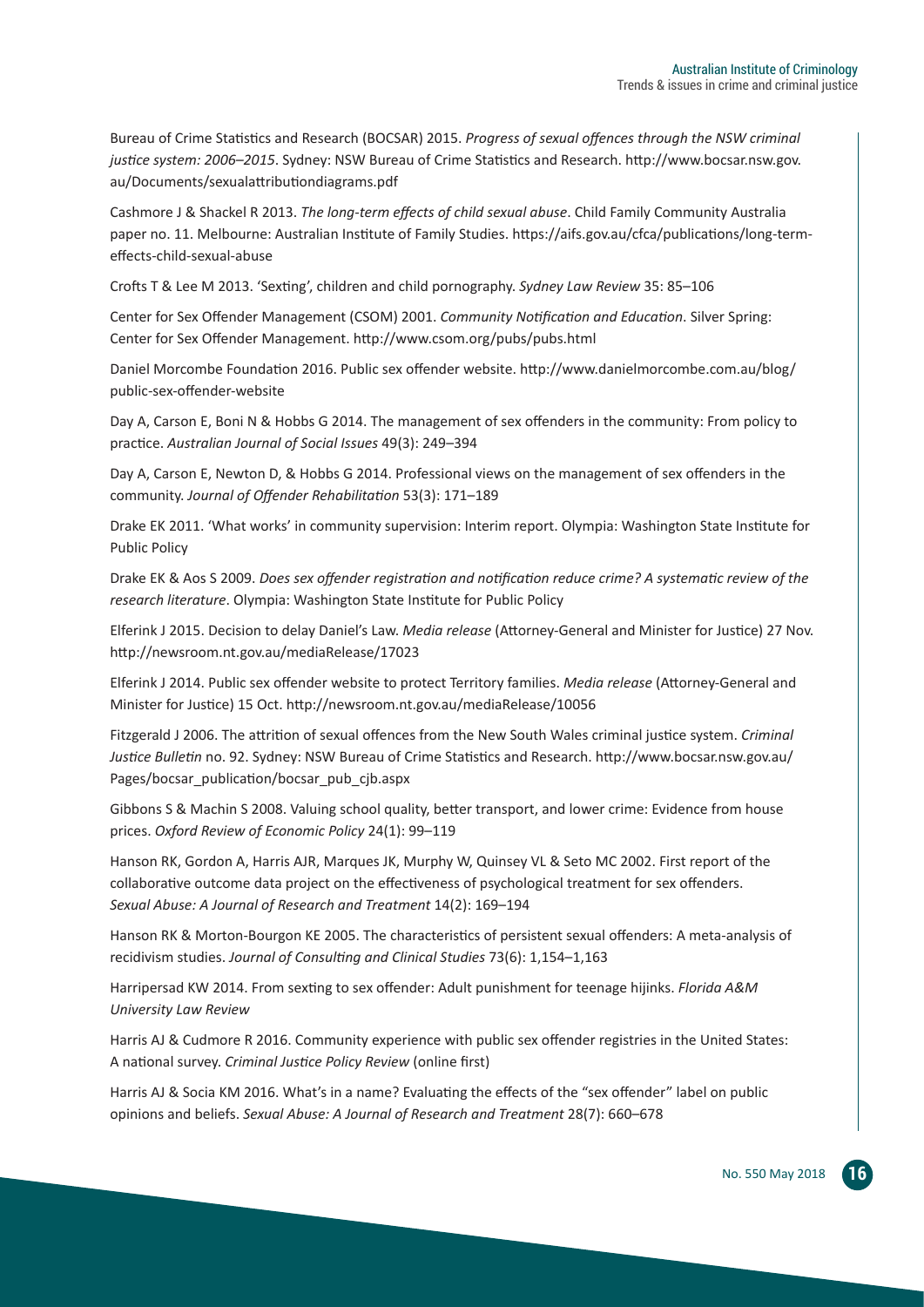Hinch D 2013. Does Australia need a national public register of convicted sex offenders? http://www.humanheadline.com.au/viewer-poll?CollectionRepeater1=4

Koon-Magnin S 2015. Perceptions of and support for sex offender policies: Testing Levenson, Brannon, Fortney, and Baker's findings. *Journal of Criminal Justice* 43: 80–88

Långström N, Enebrink P, Laurén E, Lindblom J, Werkö S & Hanson RK 2013. Preventing sexual abusers of children from reoffending: Systematic review of medical and psychological interventions. *British Medical Journal*  347. http://www.bmj.com/content/347/bmj.f4630

Lasher MP & McGrath RJ 2012. The impact of community notification on sex offender reintegration: A quantitative review of the research literature. *International Journal of Offender Therapy and Comparative Criminology* 56(1): 6–28

Lee M, Crofts T, McGovern A & Milivojevic S 2015. Sexting among young people: Perceptions and practices. *Trends & issues in crime and criminal justice* no. 508. Canberra: Australian Institute of Criminology. https://aic.gov.au/publications/tandi/tandi508

Letourneau EJ, Bandyopadhyay D, Sinha D & Armstrong KS 2009. The influence of sex offender registration on juvenile sexual recidivism. *Criminal Justice Policy Review* 20(2): 136–153

Letourneau EJ, Levenson JS, Bandyopadhyay D, Armstrong KS & Sinha D 2010. Effects of South Carolina's sex offender registration and notification policy on deterrence of adult sex crimes. *Criminal Justice and Behavior*  37(5): 537–552

Levenson JS, Brannon YN, Fortney T & Baker J 2007. Public perceptions about sex offenders and community protection policies. *Analyses of Social Issues and Public Policy* 7(1): 137–167

Levenson JS & Cotter LP 2005. The effect of Megan's Law on sex offender reintegration. *Journal of Contemporary Criminal Justice* 21(1): 49–66

Levenson JS & D'Amora DA 2007. Social policies designed to prevent sexual violence: The emperor's new clothes? *Criminal Justice Policy Review* 18(2): 168–199

Levenson J, Letourneau E, Armstrong K & Zgoba KM 2010. Failure to register as a sex offender: Is it associated with recidivism? *Justice Quarterly* 27(3): 305–331

Lieb R & Nunlist C 2008. Community notification as viewed by Washington's citizens: A 10-year follow-up. Document no. 08-03-1101. Olympia: Washington State Institute for Public Policy. http://www.wsipp.wa.gov/Reports/240

Lievore D 2004. *Recidivism of sexual offenders: Rates, risk factors and treatment efficacy*. Canberra: Australian Institute of Criminology. https://aic.gov.au/publications/cfi/cfi072

Linden L & Rockoff JE 2008. Estimates of the impact of crime risk on property values from Megan's Laws. *American Economic Review* 98(3): 1,103–1,127

Logan WA 2011. Prospects for the international migration of U.S. sex offender registration and community notification laws. *International Journal of Law and Psychiatry* 34: 233–238

Lösel F & Schmucker M 2005. The effectiveness of treatment for sexual offenders: A comprehensive analysis. *Journal of Experimental Criminology* 1(1): 117–146

Mancini C 2014. Examining factors that predict public concern about the collateral consequences of sex crime policy. *Criminal Justice Policy Review* 25(4): 450–475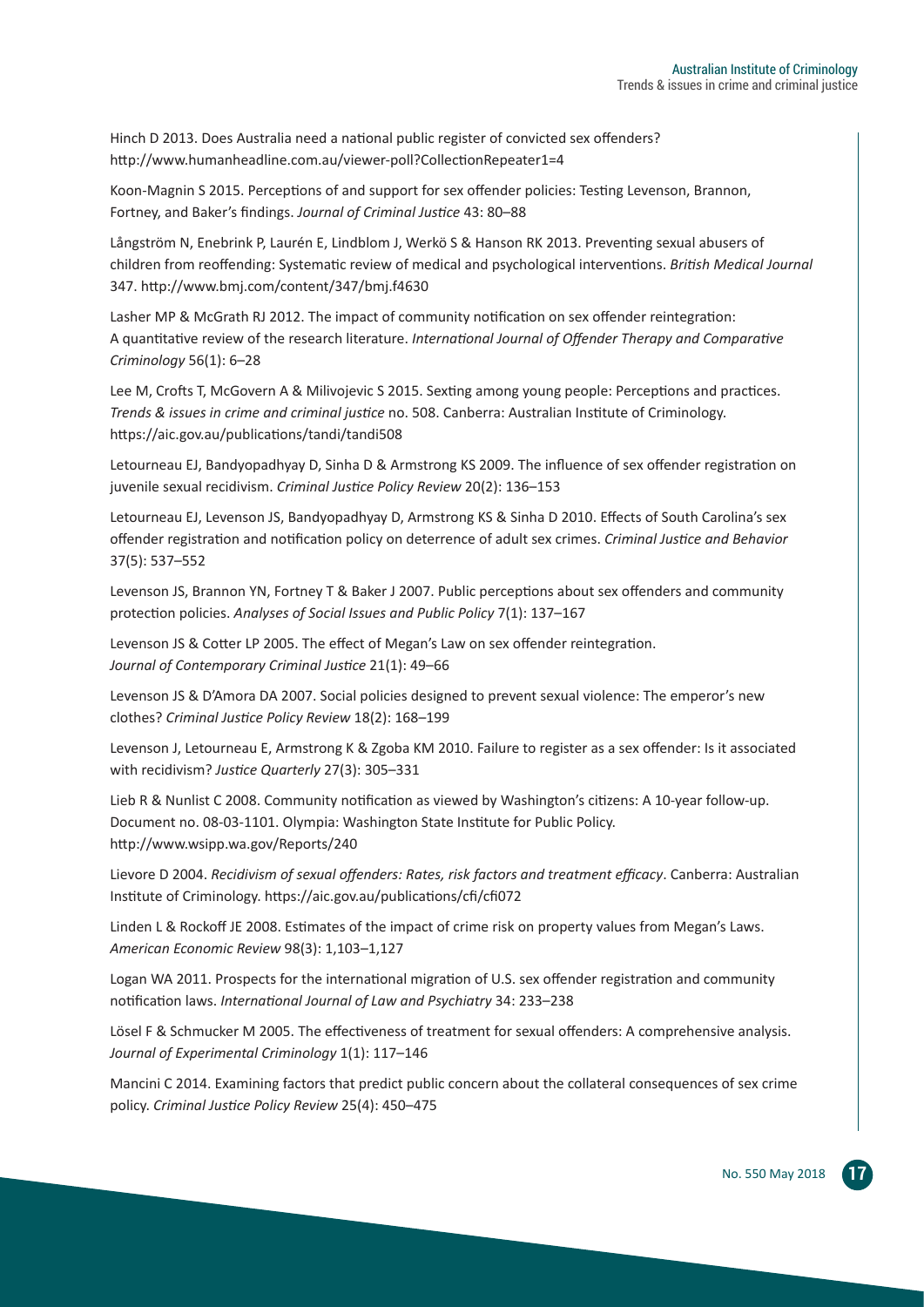Nathan L, Wilson NJ & Hillman D 2003. *Te whakakotahitanga: An evaluation of the te piriti special treatment programme for child sex offenders in New Zealand*. Christchurch: New Zealand Department of Corrections

Padgett KG, Bales WD & Blomberg TG 2006. Under surveillance: An empirical test of the effectiveness and consequences of electronic monitoring. *Criminology and Public Policy* 5(1): 61–91

Pawson R 2006. *Evidence based policy: A realist perspective*. London: Sage

Pawson R 2002. *Does Megan's Law work? A theory-driven systematic review*. London: ESRC UK Centre for Evidence Based Policy and Practice

Pope JC 2008. Fear of crime and housing prices: Household reactions to sex offender registries. *Journal of Urban Economic*s 64: 601–614

Powell M, Day A, Benson M, Vess J & Graffam J 2014a. Australian police officers' perceptions of sex offender registries. *Policing and Society: An International Journal of Research and Policy* 24(1): 120–133

Powell M, Day A, Benson M, Vess J & Graffam J 2014b. Police officers' perceptions of interviewing offenders on sex offender registries. *International Journal of Police Science & Management* 16(4): 255–266

Preiss B 2017. Sweeping changes to sex offenders register. *The Age*, 11 May. http://www.theage.com.au/ victoria/sweeping-changes-to-sex-offenders-register-20170510-gw1zad.html

Prescott JJ & Rockoff JE 2011. Do sex offender registration and notification laws affect criminal behavior? *Journal of Law and Economics* 54(1): 161–206

Ragusa-Salerno LM & Zgoba KM 2012. Taking stock of 20 years of sex offender laws and research: An examination of whether sex offender legislation has helped or hindered our efforts. *Journal of Crime and Justice* 35(3): 335–355

Richards K 2011. Misperceptions about child sex offenders. *Trends & issues in crime and criminal justice* no. 429. Canberra: Australian Institute of Criminology. https://aic.gov.au/publications/tandi/tandi429

Richards R & Calvert C 2009. When sex and cell phones collide: Inside the prosecution of a teen sexting case. *Hastings Communications and Entertainment Law Journal* 1: 35–36

Royal Commission into Institutional Responses to Child Sexual Abuse 2016. *Consultation paper: Criminal justice*. Sydney: Royal Commission into Institutional Responses to Child Sexual Abuse. http://www. childabuseroyalcommission.gov.au/policy-and-research/our-policy-work/criminal-justice

Sandler J, Freeman NJ, Socia KM 2008. Does a watched pot boil? A time-series analysis of New York State's sex offender registration and notification law. *Psychology, Public Policy and Law* 14(4): 284–302

Schiavone SK & Jeglic EL 2009. Public perceptions of sex offender social policies and the impact on sex offenders. *International Journal of Offender Therapy and Comparative Criminology* 53(6): 679–695

Schram D & Milloy CD 1995. *Community notification: A study of offender characteristics and recidivism*. Olympia, WA: Washington Institute for Public Policy

Skinner J 2016. Daniel's Law closer to reality after Derryn Hinch elected to Senate, Bruce Morcombe says. ABC News, 7 Jul. http://www.abc.net.au/news/2016-07-07/daniels-law-derryn-hinch-public-sex-offendersregister/7575778

Snyder HN 2000. *Sexual assault of young children as reported to law enforcement: Victim, incident, and offender characteristics*. Washington, DC: U.S. Department of Justice, Bureau of Justice Statistics. https://www.bjs.gov/ content/pub/pdf/saycrle.pdf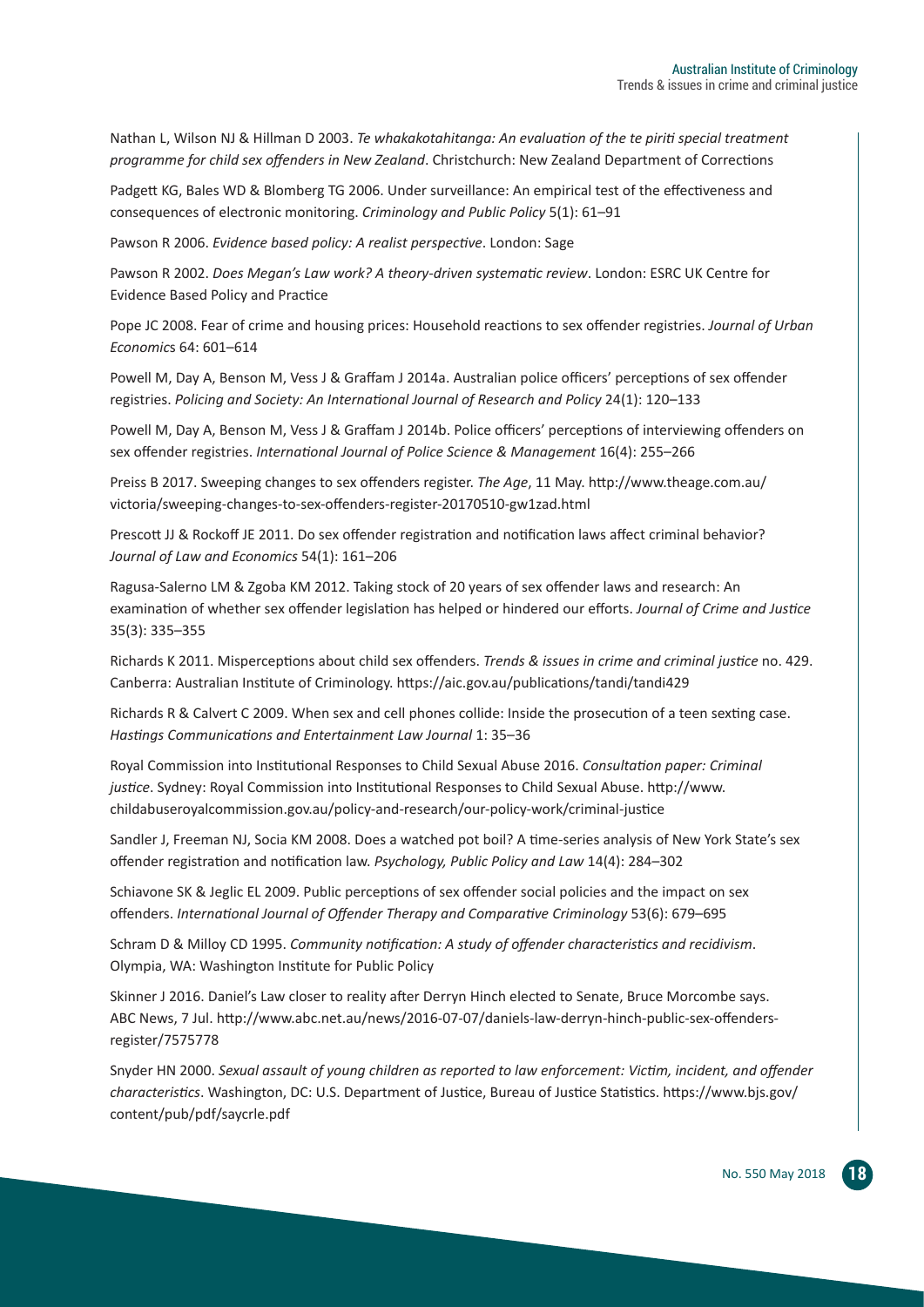Taylor SC 2017. Community perceptions of a public sex offender registry introduced in Western Australia. Police Practice and Research: An International Journal 18(3): 275-290

Tewksbury R, Jennings WG & Zgoba KM 2012. A longitudinal examination of sex offender recidivism prior to and following the implementation of SORN. *Behavioral Sciences and the Law* 30: 308–328

Thakker J 2014. Cultural factors in offender treatment: Current approaches in New Zealand. *Procedia: Social and Behavioral Sciences* 113: 213–223

Vess J, Day A, Powell M & Graffam J 2014. International sex offender registration laws: Research and evaluation issues based on a review of current scientific literature. *Police Practice and Research: An International Journal*  14(4): 322–335

Vess J, Langskaill B, Day A, Powell M & Graffam J 2011. A comparative analysis of Australian sex offender legislation for sex offender registries. Australian & New Zealand Journal of Criminology 44(3): 404

Victorian Law Reform Commission 2014. S*ex offenders registration: Final report*. Melbourne: Victorian Law Reform Commission. http://www.lawreform.vic.gov.au/content/sex-offenders-registration-final-report-html-version

Wan WY, Poynton S, van Doorn G & Weatherburn D 2014. Parole supervision and reoffending. *Trends & issues in crime and criminal justice* 485. Canberra: Australian Institute of Criminology. https://aic.gov.au/publications/ tandi/tandi485

Washington State Institute for Public Policy (WSIPP) 2016. *Benefit-cost results: Adult criminal justice*. Olympia, WA: WSIPP. http://www.wsipp.wa.gov/BenefitCost

Wentland S, Waller B & Brastow R 2014. Estimating the effect of crime risk on property values and time on market: Evidence from Megan's Law in Virginia. *Real Estate Economics* 42(1): 223–251

Whitting L, Day A & Powell M 2016. Police officer perspectives on the implementation of a sex offender community notification scheme. *International Journal of Police Science & Management* 18(4): 261–272

Whitting L, Day A & Powell M 2014. The impact of community notification on the management of sex offenders in the community: An Australian perspective. *Australian and New Zealand Journal of Criminology* 47(2): 240–258

Woodrow A & Bright DA 2011. Effectiveness of a sex offender treatment programme: A risk band analysis. *International Journal of Offender Therapy and Comparative Criminology* 55(1): 43–55

Yeh S 2015. Revealing the rapist next door: Property impacts of a sex offender registry. *International Review of Law and Economics* 44: 42–60

Zevitz RG 2006. Sex offender community notification: Its role in recidivism and offender reintegration. *Criminal Justice Studies* 19: 193–208

Zevitz RG & Farkas MA 2000. Sex offender community notification: Assessing the impact in Wisconsin. *Research in Brief* no. NCJ 179992. Washington, DC: National Institute of Justice. https://www.ncjrs.gov/ pdffiles1/nij/179992.pdf

Zgoba K, Veysey B, & Dalessandro M 2010. An analysis of the effectiveness of community notification and registration: Do the best intentions predict the best practices? *Justice Quarterly* 27: 667–691

Zgoba K, Witt P, Dalessandro M & Veysey B 2008. *Megan's law: Assessing the practical and monetary efficacy.*  Trenton: New Jersey Department of Corrections. https://www.ncjrs.gov/pdffiles1/nij/grants/225370.pdf